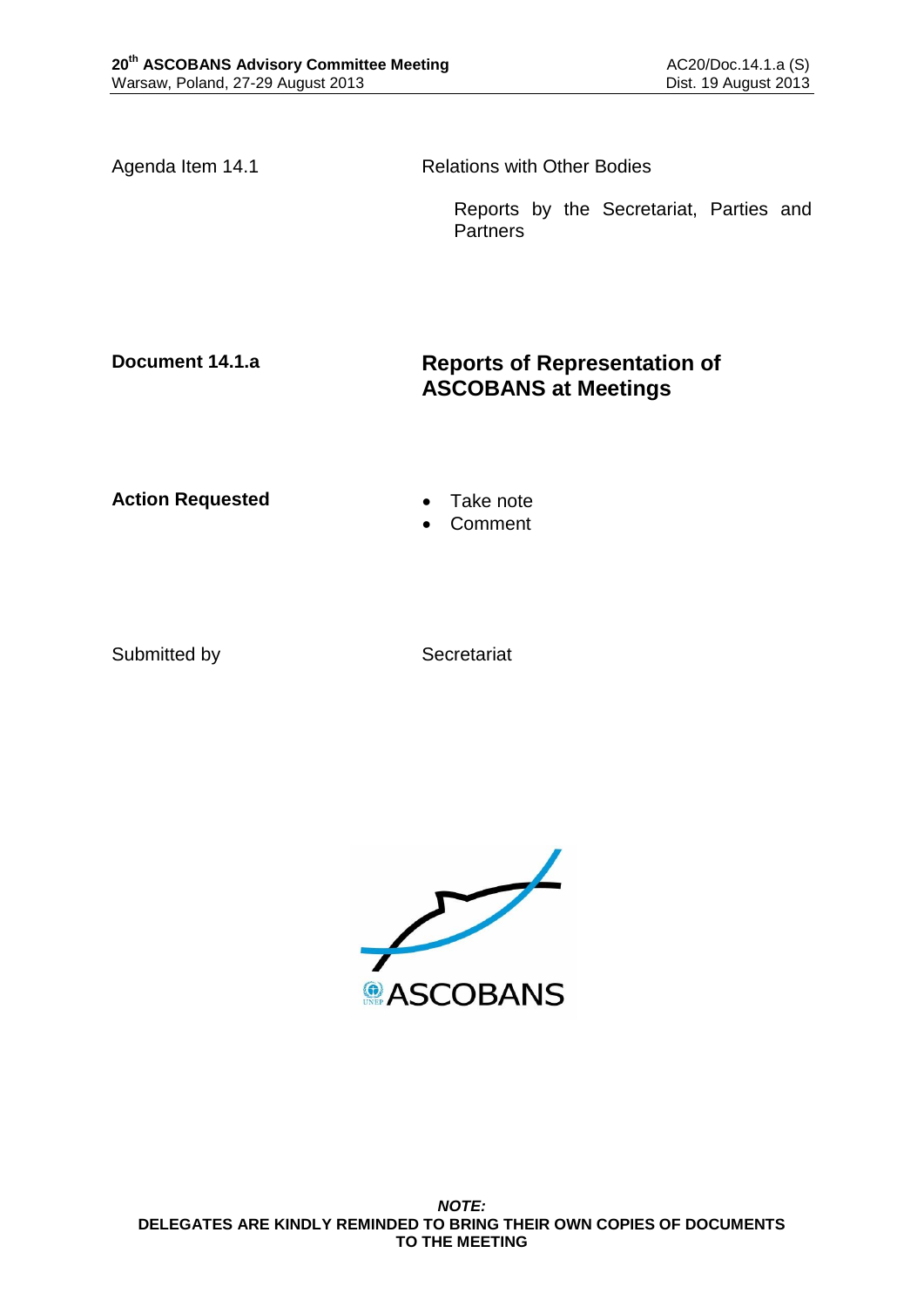## **Secretariat's Note**

This document contains reports on all meetings at which ASCOBANS was represented by members of the Advisory Committee or the Secretariat. A list of meetings for which representation was requested by AC19 is contained in the Report of the 19<sup>th</sup> Meeting of the ASCOBANS Advisory Committee, Annex 10.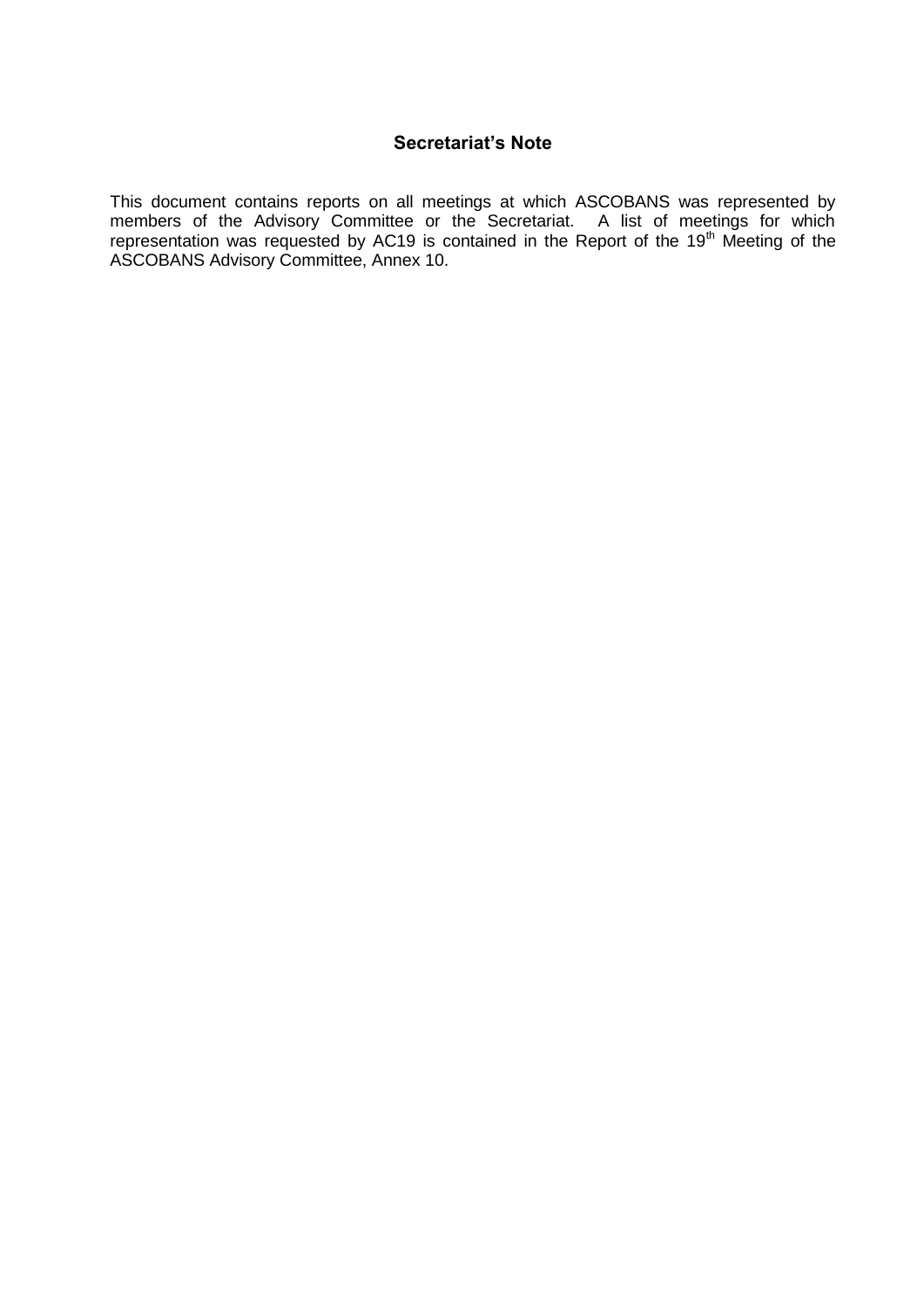## **Reports of Representation of ASCOBANS at Meetings**

### **24-28 March 2012**

## **26th Annual Conference of the European Cetacean Society, incl. Workshops**

### **Participation for CMS & ASCOBANS: Heidrun Frisch (Secretariat)**

On 24 March, the ECS/ASCOBANS/ACCOBAMS Workshop on the Implementation of the Habitats Directive in Relation to Cetaceans took place. The Agenda started with three talks on the EU framework – HD & its relationship to other Directives & Regional Treaties, during which session Heidrun presented on the relationship between ACCOBAMS, ASCOBANS and the Habitats Directive. The next session explored the challenge of Assessing Favourable Conservation Status, followed by one on Achievements and Limitations of the Implementation of Natura 2000, and finally one on the implementation of Strict Protection Measures: Achievements and Limitations. The workshop was attended by close to 100 people, including a speaker of the European Commission.

On 25 March over 40 people attended the Planet Whale Workshop on Linking Science and Whale Watching. Based on concerns raised by whale watch operators, the participants developed concrete ideas how to improve this link for the benefit of both sides and conservation. The proposed actions and recommendations were: 1) Development of simple ''Rules of engagement' advice sheet to help researchers and operators working together for first time, to be posted on Planet Whale website; 2) Offering a course for operators on scientific research and its benefits, to be discussed further at the World Whale & Dolphin Watch Operators Conference in October in Brighton, UK; 3) Certification for operators that have received training and identified as 'Research Friendly'; 4) Development of international data protocol, to be discussed further at a workshop at ECS 2013; 5) Responsibility of local Universities and NGO's to build long-term and mutually beneficial relationships with operators.

The Annual Conference of the European Cetacean Society took place from 26-28 March. During the conference CMS/ASCOBANS had a small stand on which the Odontocetes book co-produced by CMS, ASCOBANS and others was advertised. The book can be ordered through Earthprint, and a sample copy was displayed along with promotional flyers.

In the margins of the conference, the ASCOBANS Secretariat also met several times with Dylan Walker of Planet Whale to flesh out plans for the Brighton WhaleFest, back to back with MOP7. For details on the event, please refer to [AC20/Doc.5.2.](http://www.ascobans.org/pdf/ac20/AC20_5.2_OutreachReport.pdf)

As always, the attendance at the ECS meeting has proven extremely useful, as it allows personally meeting the researchers and conservationists doing the field work, increasing their understanding of what ASCOBANS is doing and enhancing the Coordinator's knowledge of developments in conservation science.

### **25 March 2012**

## **5 th Meeting of the Chairs of the Scientific Advisory Bodies of Biodiversityrelated Conventions (CSAB)**

### **Participation for CMS & ASCOBANS: Borja Heredia (Secretariat) & Fernando Spina (CMS Scientific Council Chair)**

The Chairs of the Scientific Advisory Bodies (CSAB) group was established in 2007 in order to provide a forum for the scientific bodies of the biodiversity-related Conventions to share information and promote coordination and collaboration with respect to the strategic plans and the various programmes of work and priority concerns.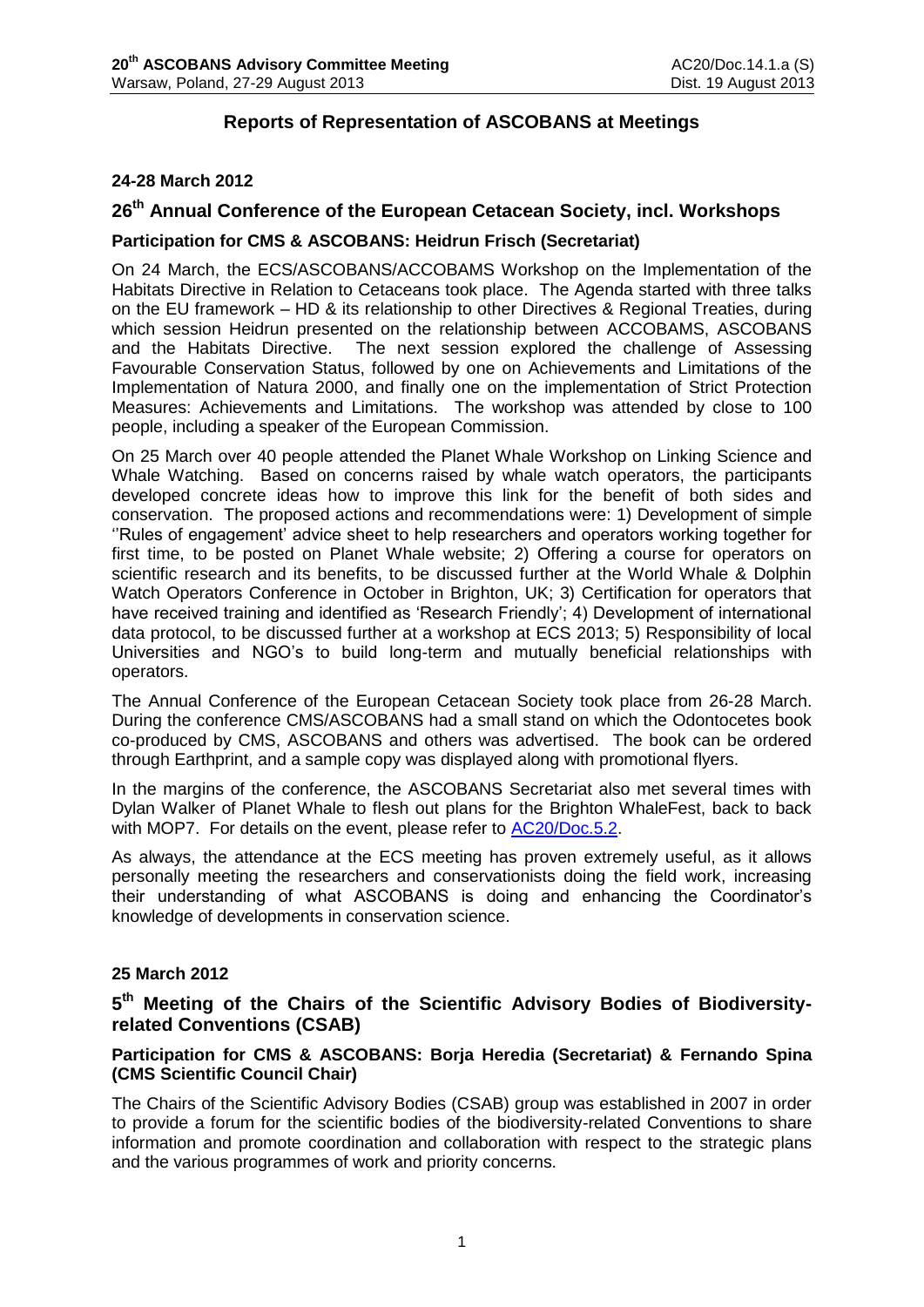CSAB5 met at Dublin Castle on the 25 March 2012 and was co-hosted by the CITES Secretariat and the Irish Government through the Department of Arts, Heritage and the Gaeltacht (Irish speaking regions). The meeting was co-chaired by Senka Barudanovic, Chair of CBD's SBSTTA, Margarita Clemente, Chair of CITES Plants Committee and Carlos Ibero, Chair of CITES Animals Committee.

### IPBES

A plenary meeting to determine modalities and institutional arrangements for IPBES is taking place in Panama 16-21 April 2012. The work programme and the structure of the platform will be discussed including options for one chair and 4 vice chairs, a buro, regional representation, membership and observers. Decisions will be taken by the plenary. MEAs will be represented and there will be a vote on the location of the Secretariat. The estimated budget is 4.5 million dollars/year. UNEP, UNDP, UNESCO and FAO are co-sponsoring the platform under UNEP's leadership. Talks with UNCCD are ongoing for closer involvement. Another plenary before end 2012 is expected. IPBES will respond to multiple needs but should not duplicate the work of MEAs. As an example, CBD is leading on invasive species information management with funding from the EU and this work should not be replicated.

There is an opportunity to reinforce the science-policy interphase at national level and it should not be missed. IPBES will start with regional and sub-regional thematic assessments and MEAs can help to identify priorities. A conceptual framework will be needed prioritizing capacity building needs. Decisions will have to be taken on what is going to be funded/what is going to be catalyzed and what indicators are going to be used. CSAB will need more intersessional work to perform these duties.

The meeting agreed that the biodiversity related conventions should speak with only one voice at the Panama plenary and a joint statement was drafted to that effect. This statement is appended to this mission report.

### CMS and IPBES

COP10 of CMS adopted Resolution 10.8 which requests the Scientific Council, resources permitting, to undertake a review of needs and opportunities for improving the interphase between science and policy in relation to migratory species, including the role of migratory species as indicators of wider ecological change.

The Resolution also asks for more coordination at national level. Not all the science is relevant for policy makers and the focus should be on applied science. CMS can be useful to IPBES as a platform to deliver their functions, eg funds for capacity building could be funneled through CMS or other MEAs to reach objectives in a more effective way.

### Cross mapping of strategic plans

Dena Cator of IUCN presented this issue that had been recommended by the previous CSAB meeting in 2011 in Gland. Her presentation is appended to this report. The meeting acknowledged the work done by IUCN and thought it was useful. As a following step it was agreed to increase the focus and include activities that the Conventions are carrying out as part of the implementation of the strategic plans and cross reference to the Aichi targets. Again IUCN was asked to undertake this exercise.

#### Harmonization of species nomenclature

For mammals it has been achieved between CMS and CITES but for birds it proves to be more difficult. Fernando Spina suggested to involve the highest scientific body which is the International Ornithology Union whose President is now Franz Bairlein from the Institute for Avian Research in Wilhelmshaven (Germany). They are ready to interact and support MEAs in an advisory capacity but they should not impose their views since it is up to the Governing Bodies of the Conventions to adopt these decisions. It is important to get databases to talk to each other. Organizations such as UNEP/WCMC, IUCN, BirdLife International, Wetlands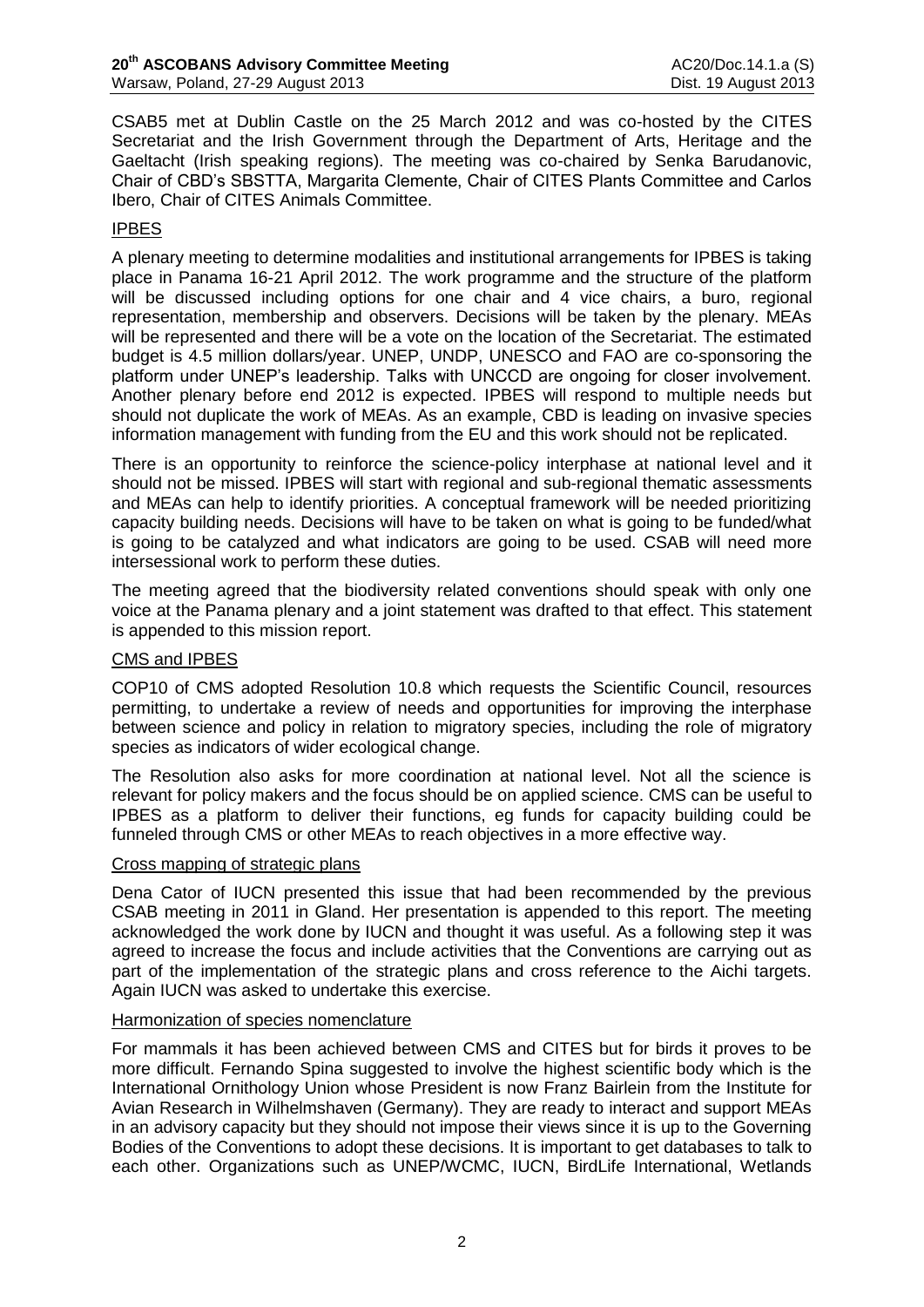International, etc should participate in the process. Ramsar is willing to join CMS and CITES in their efforts to harmonize taxonomy.

#### Emerging issues and horizon scanning

UNEP has undertaken a foresight process exercise that can be useful to CSAB. It will be explained in more detail at the next meeting. It includes 21 items. A new publication on nobel ecosystems will see the light later this year. Should there be representatives of the Buro's/Standing Committee's in the CSAB? This is a proposal by SBSTTA Chair, but CBD Secretariat is reticent due to limited resources. It was suggested that the Biodiversity Liaison Group (BLG) should work more closely with CSAB, have joint meetings, etc. CSAB is a creature of BLG without TOR, mandate, etc. Now it operates as a volunteer, informal group. BLG was established by the CBD COP but there is a systematic lack of funding. An opportunity to review this situation will be the CBD WG on review of implementation, where a mention to CSAB will be included in terms of: "Welcoming the initiative of CSAB …" CBD Secretariat will work out some wording be included in MEA's Resolutions.

#### Next meeting

CMS offered to host the next meeting in spring 2013 in a venue still to be determined. Fallback position would be Bonn.

### **30 April-5 May 2012**

## **Sixteenth meeting of the CBD Subsidiary Body on Scientific, Technical and Technological Advice (SBSTTA-16)**

### **Participation for CMS & ASCOBANS: Monika Thiele (Secretariat)**

The sixteenth meeting of the Subsidiary Body on Scientific, Technical and Technological Advice (SBSTTA 16) was held from 30 April to 5 May 2012 at the headquarters of the International Civil Aviation Organization (ICAO) in Montreal, Canada. See: [\(http://www.cbd.int/sbstta16/\).](http://www.cbd.int/sbstta16/)) CMS Officer for North America (Ms. Monika Thiele) attended jointly on behalf of CMS and ASCOBANS.

#### *Side Event on:* "*Impacts of Underwater Noise on Marine & Coastal Biodiversity"*

The sixteenth meeting of the Subsidiary Body on Scientific, Technical and Technological Advice (SBSTTA 16) was held from 30 April to 5 May 2012 at the headquarters of the International Civil Aviation Organization (ICAO) in Montreal, Canada. See: [\(http://www.cbd.int/sbstta16/\).](http://www.cbd.int/sbstta16/)) CMS Officer for North America (Ms. Monika Thiele) attended on behalf of CMS and ASCOBANS to participate in a panel event on underwater noise that was convened jointly by CBD Secretariat and CMS Secretariat, in collaboration with UNEP, OSPAR Secretariat, ASCOBANS Secretariat, ACCOBAMS Secretariat (Célia Le Ravallec) and the Ocean Noise Coalition. The event title was: "Impacts of Underwater Noise on Marine & Coastal Biodiversity". Panel Co-Chairs were Kristina Gjerde (IUCN) and David Johnson (OSPAR). Panel participants represented academia, non-governmental organizations and the private sector. The objective of the panel was to enhance the understanding of the participants at SBSTTA 16 on the important issue of underwater noise and to facilitate international and regional cooperation to address it within the overall context of marine biodiversity conservation and sustainable use—the theme of SBSTTA 16.

Major points presented by CMS/ASCOBANS representative included highlights of CMS Resolution10.24, building on Resolutions 9.19 and 6.2 and the application of the precautionary principle in addressing underwater noise. In particular, discussion centered on impacts from new or emerging sources of underwater noise (such as construction of offshore renewable energy production). ASCOBANS representative urged participants to apply Best Available Techniques (BAT) and Best Environmental Practice (BEP) approaches when addressing underwater noise issues. (See: [http://www.ascobans.org/noise.html\)](http://www.ascobans.org/noise.html). Further,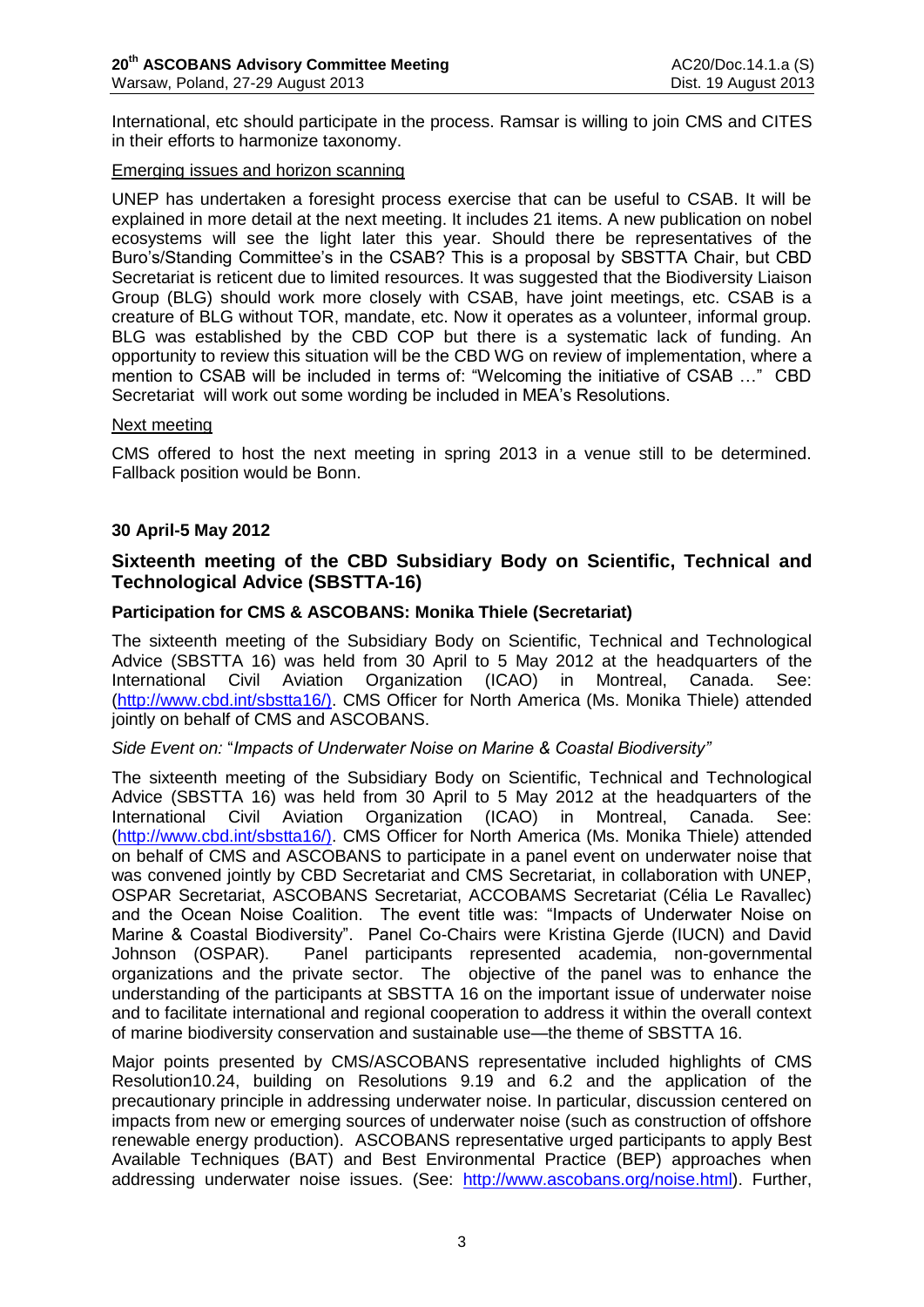ASCOBANS representative recommended integration of noise related issues into the management plans of relevant marine protected areas. Reference was also made to the joint ASCOBANS & ACCOBAMS working group on noise and joint efforts to provide concrete mitigation advice for different industries (renewable energy, seismic surveys, high power sonar).

In the end, the draft recommendation [UNEP/CBD/SBSTTA/16/L.16] submitted by SBSTTA 16 Working Group II to the CBD COP11 included direct reference to CMS Convention Migratory Species Resolution 10.24 as well as specific recommendations within it, and a request to CBD Parties as follows: (Document available at: [http://www.cbd.int/sbstta16/documents/\)](http://www.cbd.int/sbstta16/documents/)

15*. Takes note* of resolution 10.24 adopted by the *Conference of the Parties to the Convention on Migratory Species* at its tenth meeting, which provides guidance on further steps to abate underwater noise pollution, where necessary, for the protection of cetaceans and other migratory species; and

17. *Encourages* Parties, other Governments and relevant organizations, according to their priorities, to:

(c) Take measures, as appropriate, to minimize the significant adverse impacts of anthropogenic underwater noise on marine biodiversity, including best available technologies (BAT) and best environmental practices (BEP), drawing upon existing guidance; and

19. *Noting* the gaps and limitations in existing guidance, including the need to update it in the light of improving scientific knowledge, and recognizing a range of complementary initiatives under way, *requests* the Executive Secretary to collaborate with Parties, other Governments, and competent organizations, including the International Maritime Organization, the *Convention on Migratory Species*, the International Whaling Commission, as well as indigenous and local communities and other relevant stakeholders, to organize, subject to availability of financial resources, an expert workshop with a view to improving and sharing knowledge on underwater noise and its impacts on marine and coastal biodiversity, and developing practical guidance and toolkits for minimizing and mitigating the significant adverse impacts of anthropogenic underwater noise on marine and coastal biodiversity, which can assist Parties and other Governments in applying necessary management measures. The workshop should cover issues such as, among others, the development of acoustic mapping of areas of interest;

The event was well attended and garnered positive collaboration between participants and panellists. For more details contact: [monika.thiele@unep.org].

*Side Event on: "Impacts of Marine Debris on Marine and Coastal Biodiversity: From Evidence to Solutions"* 

The side event was organized by The GEF's Scientific and Technical Advisory Panel Secretariat (GEF/STAP) to present outcomes of a synthesis report they produced called "Impacts of Marine Debris on Marine and Coastal Biodiversity" [\(CBD Technical Series No.](http://www.thegef.org/gef/sites/thegef.org/files/publication/cbd-ts-67-en.pdf)  [76\)](http://www.thegef.org/gef/sites/thegef.org/files/publication/cbd-ts-67-en.pdf). The report was commissioned by the CBD Executive Secretary, in response to a request made at CBD/COP10 and builds upon results of the 5<sup>th</sup>International Conference on Marine Debris [\(www.5imdc.org,](http://www.5imdc.org/) Honolulu, March 2011). The report was made available to all SBSTTA 16 participants via an information document (UNEP/CBD/SBSTTA/16/INF/15). CMS & ASCOBANS participated in a technical review of the report offering considerations specific to migratory species and opportunities for application of CMS legal framework.

Panel speakers included: Lev Neretin, Ph.D (Panel Chair, GEF/STAP), Sarah Gall (Researcher, University of Plymouth, UK), Duncan Bury (Consultant, Canada), Takehiro Nakamura (UNEP/GPA), Leila Monroe (NDRC, USA), and Monika Thiele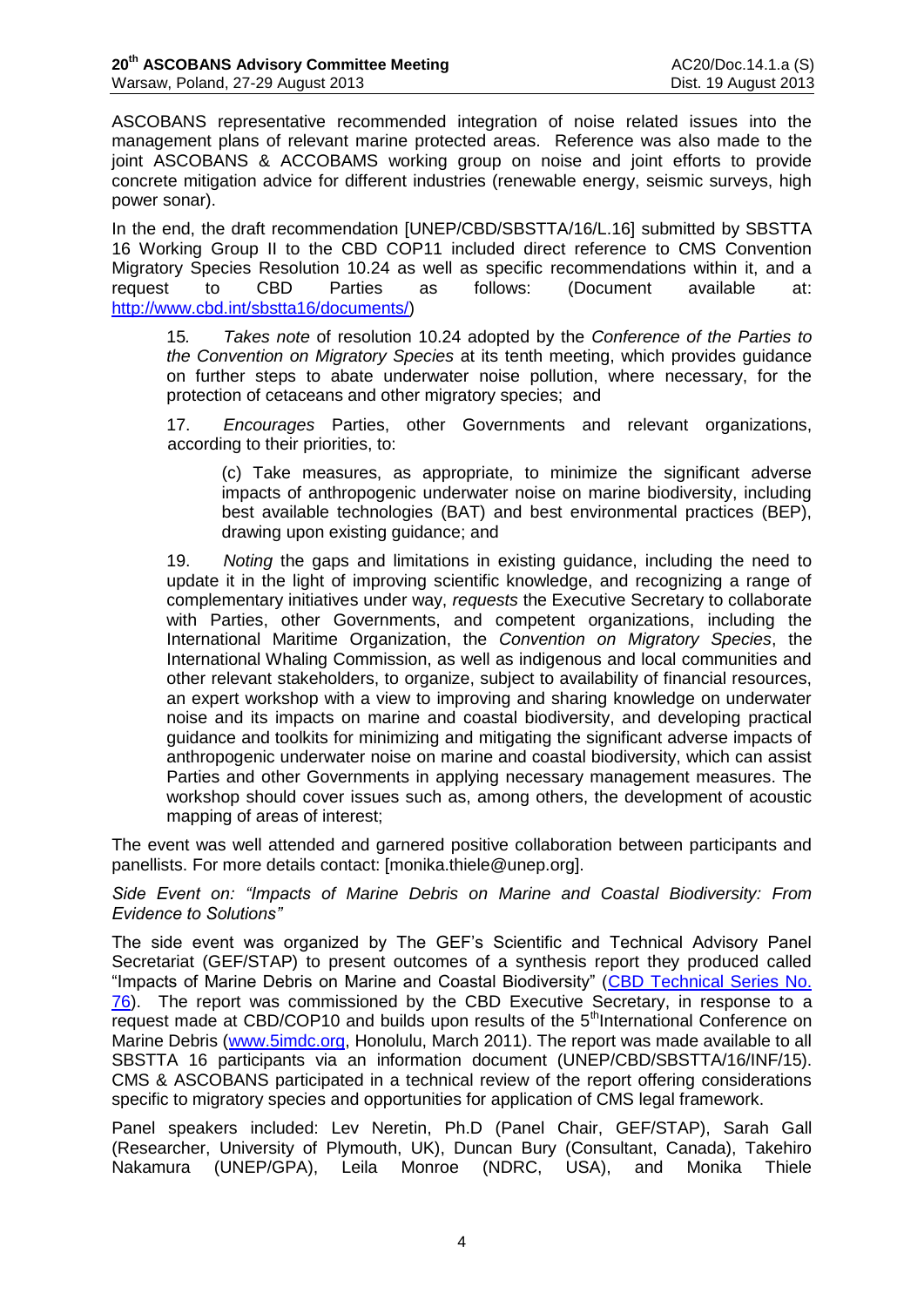(CMS/ASCOBANS). Panellists highlighted results of the synthesis report including up-todate cumulative evidence on the numbers of species and populations affected by marine debris in general and plastic debris particularly. Marine debris represents a substantial additional anthropogenic factor affecting habitats and biodiversity. Effects on biodiversity are difficult to quantify, but include impacts to populations and distribution of species, increased risk of local extinctions, and in some cases potential for species level extinction where rare species are implicated. The following key themes were presented and discussed:

- 1. Review of the current knowledge about the impacts of marine debris on marine and coastal biodiversity and the marine environment in general. The role of plastics as a predominant material type in debris globally;
- 2. Review of the existing global governance framework and soft law instruments for marine debris and identification of legal, institutional and management gaps including marine debris coverage under several multilateral environmental agreements;
- 3. Successes and challenges in addressing impacts of marine debris on marine and coastal biodiversity: cross-sectoral perspective; and
- 4. Role of businesses (shipping, tourism, fisheries) in solving the problem.

A particularly interesting discussion ensued about the role of the shipping industry in applying on board recycling programs and improving waste management techniques on board, thereby reducing waste being dumped at sea. The event was well attended and ultimately draft recommendations to the CBD COP went forth as follows, resulting ultimately in a decision by the COP that acknowledged CBD should pursue work to address marine debris impacts on marine biodiversity:

## *Addressing impacts of marine debris on marine and coastal biodiversity*

24. *Welcomes* the preparation by the GEF-STAP of a report on the impacts of marine debris on marine and coastal biodiversity (UNEP/CBD/SBSTTA/16/INF/15) and *takes note* of the key messages contained in annex IV to document UNEP/CBD/SBSTTA/16/6;

25. *Requests* the Executive Secretary in collaboration with Parties, other Governments, competent organizations, and indigenous and local communities, subject to the availability of financial resources, to:

(a) Invite Parties, other Governments and competent organizations to submit information on the impacts of marine debris on marine and coastal biodiversity and habitats;

(b) Compile and synthesize the submissions by Parties, other Governments and competent organizations as well as additional scientific and technical information as inputs to an expert workshop;

(c) Organize an expert workshop to prepare practical guidance on preventing and mitigating the significant adverse impacts of marine debris on marine and coastal biodiversity and habitats, which can be applied by Parties and other Governments in their implementation of the programme of work on marine and coastal biodiversity;

(d) Submit the compilation/synthesis, referred to in subparagraph (b) above, and the practical guidance, referred to in subparagraph (c) above, for consideration by a meeting of the Subsidiary Body prior to the twelfth meeting of the Conference of the Parties;

26. *Requests* the Executive Secretary, subject to availability of financial resources, to include in regional capacity-building workshops the issue of marine debris in order to discuss ways to prevent and reduce their impacts on biodiversity and strengthen research on the reduction and management of marine debris.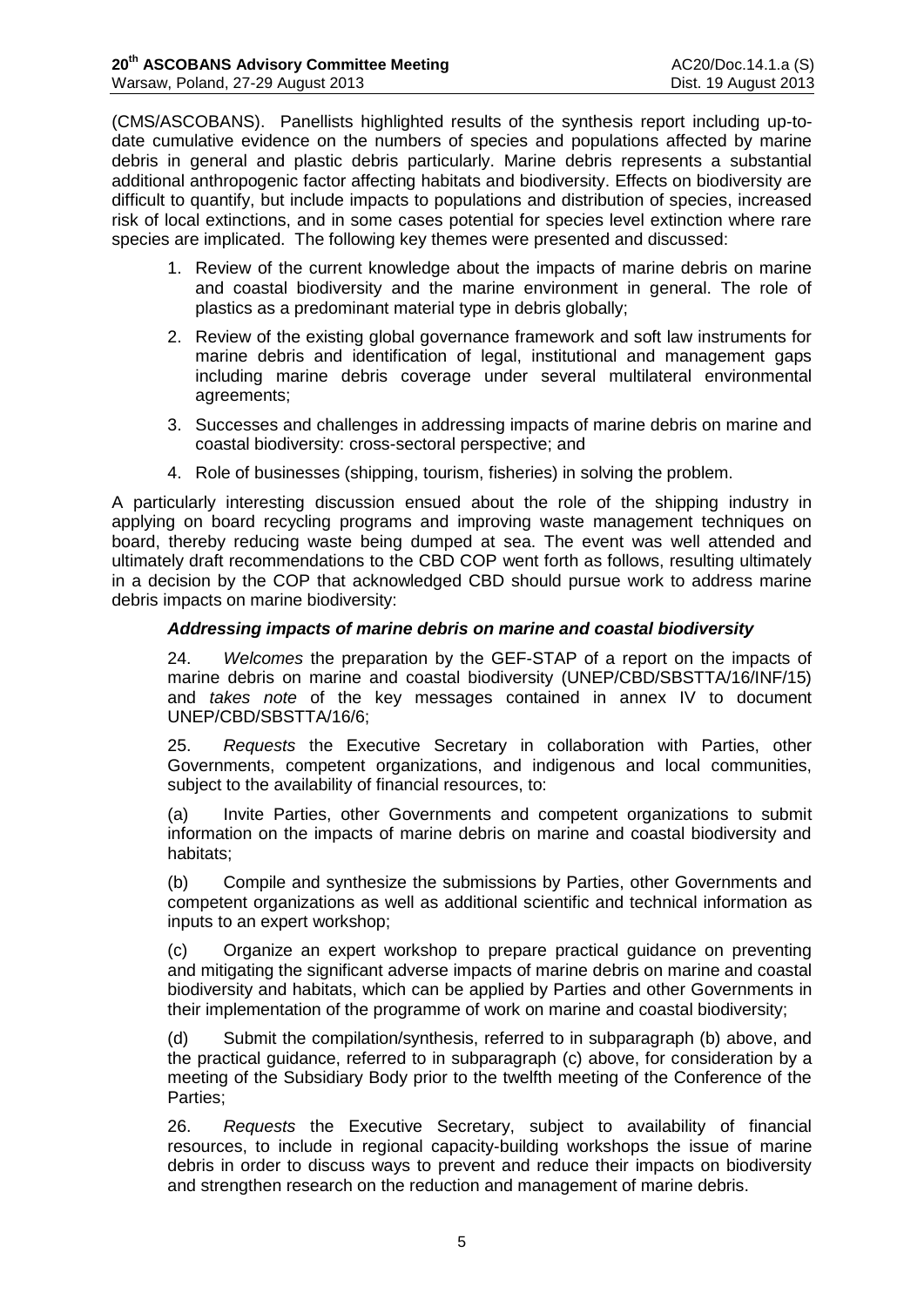### **22-25 May 2012**

## **14th Meeting of the Nature Protection and Biodiversity Group (HELCOM HABITAT 14/2012)**

#### **Participation for ASCOBANS: Penina Blankett (Finland)**

The following harbour porpoise-related issues were taken up under the item Nature conservation and biodiversity; endangered species and habitats.

#### *Reports from Countries*

**Poland**: Management plans for grey seal and harbour porpoise are being prepared by WWF and should be completed by the end of 2012.

**Germany**: Germany informed the Meeting that a regular monitoring on harbour porpoises and water birds is now in place for the German North and Baltic Seas. For Mecklenburg-Western Pomerania, recent monitoring reports for harbour porpoise strandings and seals are available as downloads (in German language only; www.lung.myare available as downloads (in German language only; [www.lung.mv](http://www.lung.mv-regierung/insite/cms/umwelt/natur/artenschutz/artberichte_saeuger-htm)[regierung/insite/cms/umwelt/natur/artenschutz/artberichte\\_saeuger-htm\)](http://www.lung.mv-regierung/insite/cms/umwelt/natur/artenschutz/artberichte_saeuger-htm).

The Meeting took note of the information by Mr. Christof Herrmann, Germany, that a recent survey had indicated a decline as large as 60% of harbour porpoises in the western Baltic and that due to the large confidence limits the information has uncertainty and points not only towards the need of immediate measures to improve the state of the species but also to the need of frequent monitoring in all areas which is also proposed in the draft conservation plan.

**Russia**: The Meeting took note of document 4/17 "Inventories of harbour porpoise (*Phocaena phocaena phocaena)* presence in Russian territorial waters of the Baltic Sea" sent to the Meeting by Russia. The Meeting thanked Russia for the information and encouraged them to carry out further investigations and also to contribute to the SAMBAH project.

### *ASCOBANS Draft Conservation Plan for the Harbour Porpoise Population in the Western Baltic, the Belt Sea and the Kattegat*

The Meeting took note of the ASCOBANS Draft Conservation Plan for the Harbour Porpoise Population in the Western Baltic, the Belt Sea and the Kattegat which has been prepared and discussed in the 8th ASCOBANS Jastarnia Group meeting and 19th meeting of the Advisory Committee of ASCOBANS (document 4/3).

#### *Ghost nets*

The Meeting took note of the WWF report and presentation on Ecological effects of ghost net retrieval in the Baltic Sea (document 4/4 and presentation 3).

Poland informed that the work has been an good cooperation project between fishermen, NGOs and the fisheries administration and it will be continued by Polish WWF together with Lithuanian Fund for Nature and the next phase will last until 2013 with plans to remove another 22 tons of marine litter/ghost nets and a final conference will be organised in March 2013.

The Meeting recalled the HELCOM Recommendation 28E/10 "Application of no-specialfee system to ship generated wastes and marine litter caught in fishing nets in the Baltic Sea area" and Recommendation 29/2 "Marine litter within the Baltic Sea region".

The Meeting took note of the information by the EU on the Fishing for litter initiative, which is focused on e.g. collecting plastic waste from the marine environment. The European Maritime and Fisheries Fund (EMFF) is currently being discussed for the years 2014-2020 and will probably address these issues with funding activities targeted to decreasing litter from fisheries. The Meeting invited the HELCOM Baltic Fisheries and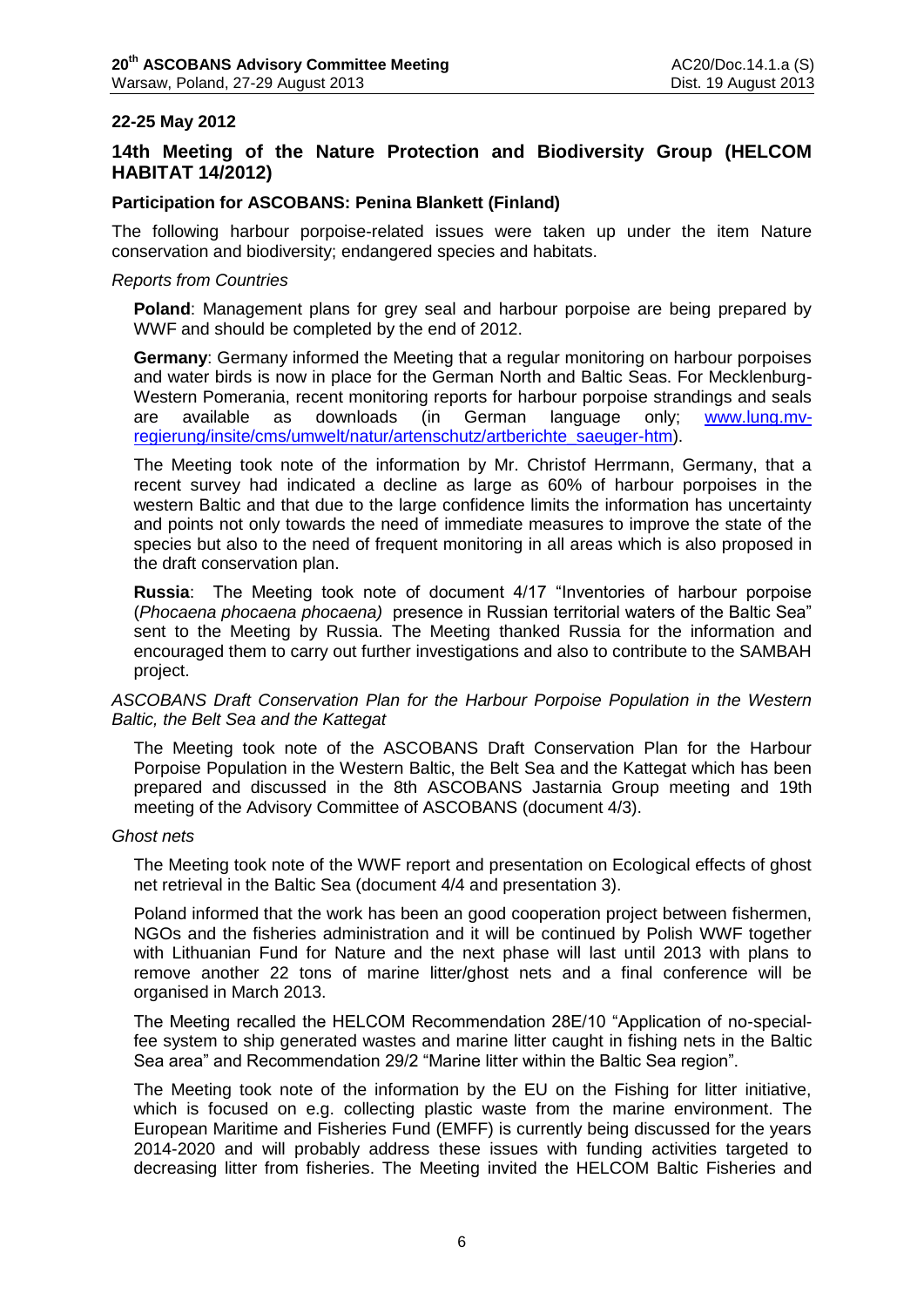Environmental forum to consider the problem of ghost nets, their impacts on the Baltic marine environment and possible activities for their removal.

*Updating HELCOM Recommendation 17/2 (Protection of harbor porpoise in the Baltic Sea Area)* 

The Meeting considered proposals for updates to Recommendation 17/2 concerning protection of harbour porpoise in the Baltic Sea Area to take into account e.g. the Jastarnia Plan of ASCOBANS (document 6/2) as was discussed already during HELCOM HABITAT 13/2011. The proposal for changes had been reviewed also by HELCOM SEAL 5/2011 as well as by the Eight Meeting of ASCOBANS Jastarnia Group held in Bonn, Germany on 31 January to 2 February 2012. The Meeting agreed on the proposals as contained in document 6/2 and invited the Secretariat to forward the Recommendation for adoption to HELCOM HOD 37/2012 and the Helsinki Commission.

## **9-23 June 2012**

## **64 th Meeting of the Scientific Committee of the International Whaling Commission (IWC SC)**

### **Participation for ASCOBANS: Mark Simmonds (WDCS)**

The full 2012 SC meeting report can be found here: [http://iwc.int/cache/downloads/3v5a930vw6ww0o080wswckwo0/pp001-086-SC-Report-](http://iwc.int/cache/downloads/3v5a930vw6ww0o080wswckwo0/pp001-086-SC-Report-2012.pdf)[2012.pdf](http://iwc.int/cache/downloads/3v5a930vw6ww0o080wswckwo0/pp001-086-SC-Report-2012.pdf)

### Ziiphid whale review.

The primary focus of the Small Cetacean Subcommittee (SCS) in 2012 was its ongoing global review of ziiphid whales, which focused this year on the North Pacific and northern Indian Ocean populations (outstanding now is the review in the Southern Hemisphere). Two particular concerns were identified for these species – loud noise and marine debris.

Further to its review of these issues, the SC made a series of recommendations. In the context of loud noise exposure, it recommended that groups working on mass strandings make all reasonable efforts to examine dead animals within 12 hours (or at most 24 hours) after death. Response teams should, if at all possible, include a veterinarian, a veterinary pathologist or a responder with experience in necropsy and sample collection. Routine necropsy protocols should include examination of bubbles present in tissues, scoring relative prevalence and sampling for gas composition analysis, particularly to detect and describe intravascular and peri-renal subcapsular emphysema bubbles. The SC also strongly recommended that military exercises and seismic surveys should avoid areas of important habitat for beaked whales; that further effort should be made to mitigate their impacts; and that further efforts should be made to identify such areas

In the context of marine debris, the 2012 SC recommended that this issue should be further investigated via the collection, collation and analyses of relevant data from around the world concerning ingestion rates, debris types and associated pathology. It also recommended that standardised protocols are developed for pathological investigations. Consideration should also be given to investigating marine debris accumulation and associated processes in areas of important habitat for small cetaceans.

The SC also agreed to support a workshop on this topic.

#### Harbour Porpoise.

The Subcommittee also makes a regular review of its previous recommendations and these include those relating to the harbour porpoise. In 2012, the SC noted that it remains concerned about the status of harbour porpoises in the western Baltic, the Belt Seas and the Kattegat 'Gap' area. It also recommended that in the Gap area efforts should be made to: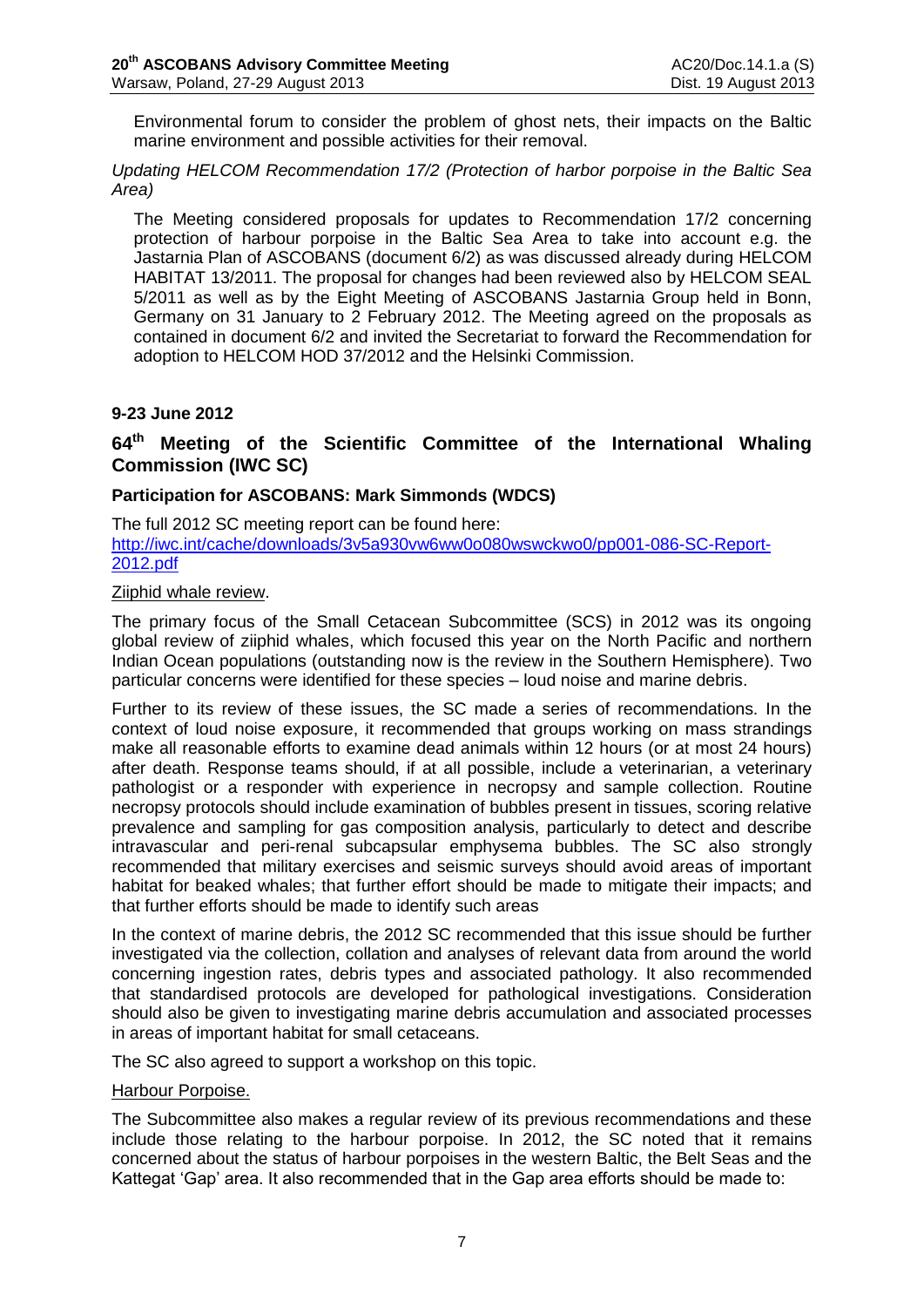(1) assess porpoise bycatch levels;

- (2) monitor porpoise abundance on a regular basis;
- (3) introduce measures to mitigate bycatch and other anthropogenic mortality;
- (4) monitor the health status of the porpoises;

(5) ensure all bycaught and stranded animals are reported and delivered to qualified institutions for necropsy and sampling; and

(6) implement the recovery plan for harbour porpoises which is currently being developed by ASCOBANS for the Gap area.

The SC also repeated its 'longstanding concern' regarding the critically endangered harbour porpoise population in the inner Baltic ('Baltic proper') and noted that it encouraged all possible efforts to eliminate the bycatch there and address other factors that may be preventing this very small population's recovery.

#### Marine Renewables

The 2012 SC received the report of the IWC's workshop on marine renewable energy devices. The full report is in SC/64/Rep6 and it can be found here: <http://iwc.int/index.php?cID=2816&cType=document>

In particular the SC endorsed the Workshop's conclusions and recommendations (see especially SC/64/Rep6, item 5) and these are briefly summarised below:

#### *"1. Strategy to minimise risk*

Risks from both lethal and sub-lethal effects can be minimised via a series of actions; the collection, collation and analysis of appropriate baseline cetacean data and appropriate industrial data will allow the identification and quantification of threats and their potential implications for conservation objectives. All stakeholders need to be involved from the outset such that impacts from all factors are considered, ensuring that appropriate mitigation measures and associated monitoring programmes are developed. Suitable scientific evaluation and compliance mechanisms are needed to ensure that mitigation and monitoring are adequate.

#### *2. Broad management*

Governments, managers and other stakeholders need to cooperate in strategic planning for MREDs taking into account the trans-boundary nature of cetaceans. Uncertainties over the level of impacts require a staged approach to developments taking into account lessons learned from other developments and other human activities that affect cetaceans, in order to be adequately precautionary. IWC member governments can assist in encouraging the development of international collaboration in this regard, and in particular, they can assist in emphasising the importance of incorporating consideration of cetaceans from an early stage and the value of following the broad strategy and principles outlined in the Workshop report and summarised in [its] Fig. 3.

### *3. 'Fundamental' research*

International collaboration will be required to determine population structure, status, distribution and procedures for assessing impacts. The Committee can assist with design and evaluation of population and impact assessments. While there are established methods for assessing lethal takes, data on the effects of (sub-lethal) stressors on cetaceans are also needed.

#### *4. Evaluation of threats*

All lethal and non-lethal impacts of human activities should be considered in an integrated manner, e.g. using modelling approaches that take into account the cumulative impacts from all threats when evaluating whether conservation objectives are likely to be met. The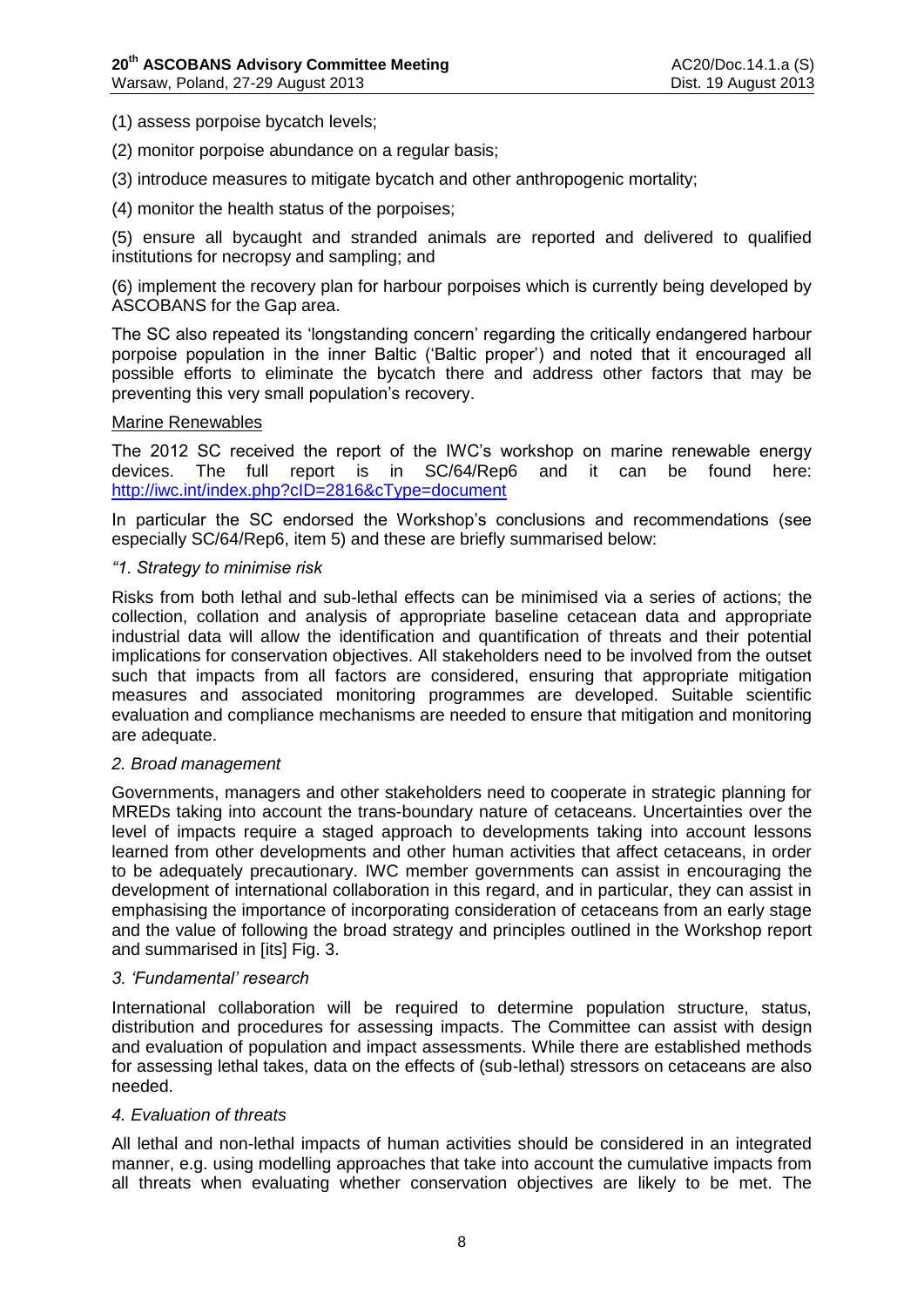Committee has considerable expertise in developing management frameworks and testing their performance

### *5. Monitoring*

Monitoring should be designed carefully, to assess impacts against pre-determined conservation objectives and to measure the efficacy of any mitigation measures that are implemented.

### *6. Data sharing and the future role of the IWC Scientific Committee in the consideration of MREDs*

Improved information and data-sharing were identified as key and the Workshop encouraged the Committee to continue to act as a forum to review the development of MREDs and their implications for cetaceans, including promoting the sharing of data. Countries were encouraged to help in this by providing appropriate information."

#### Other Environmental Topics

The SC has a number of other long term work programmes that may be of relevance to ASCOBANS and this includes its work on emergent diseases and chemical pollution.

### **18-22 June 2012**

## **3rd International Conference on Progress in Marine Conservation in Europe 2012**

### **Participation for ASCOBANS: Heidrun Frisch (Secretariat)**

The conference had a highly relevant and very diverse programme and presented an excellent opportunity for networking and publicising CMS and ASCOBANS activities. The abstract compilation can be accessed at [http://www.bfn.de/habitatmare/de/tagungen](http://www.bfn.de/habitatmare/de/tagungen-progress-in-marine-conservation-in-europe-2012-abstracts.php)[progress-in-marine-conservation-in-europe-2012-abstracts.php.](http://www.bfn.de/habitatmare/de/tagungen-progress-in-marine-conservation-in-europe-2012-abstracts.php) Proceedings are under preparation.

The programme was divided into several distinct thematic sessions, dealing with 1) Marine Biodiversity and Networks of Marine Protected Areas, 2) Management and Monitoring of Marine Protected Areas, 3) Management of Anthropogenic Impacts on Marine Ecosystems, 4) Marine Nature Conservation and Fisheries in Europe, 5) European Marine Strategy Framework Directive (MSFD), and 6) Protection of Endangered Marine Species.

The presentations provided insights into the practicalities of national implementation of EU legislation, such as the Habitats Directive and the MSFD. Countries developed very different methodologies for the needed public consultations and marine spatial planning, and gaining an overview of the effort required in order to fulfil obligations was enlightening.

The broad set-up of the programme provided an excellent opportunity for knowledge gains in wider marine conservation issues and the challenges of national implementation of decisions, including those for area-based marine conservation and associated planning.

Key points of corridor talk:

- Lindy Weilgart (Okeanos Foundation), one of the top experts on underwater noise impacts and who gave a presentation on alternatives to seismic airguns, agreed to participate in the Joint ACCOBAMS/ASCOBANS Noise Working Group.
- Kim Detloff (NABU), who had been seconded to us for 10 months in 2009 when still with IFAW, now leads the marine portfolio of NABU, who currently focus mainly on marine litter and unexploded underwater ordnance. He described the latter as a problem of huge proportions, due to safety issues, chemical pollution from corroded munition and noise/energy emission into the marine environment when detonated.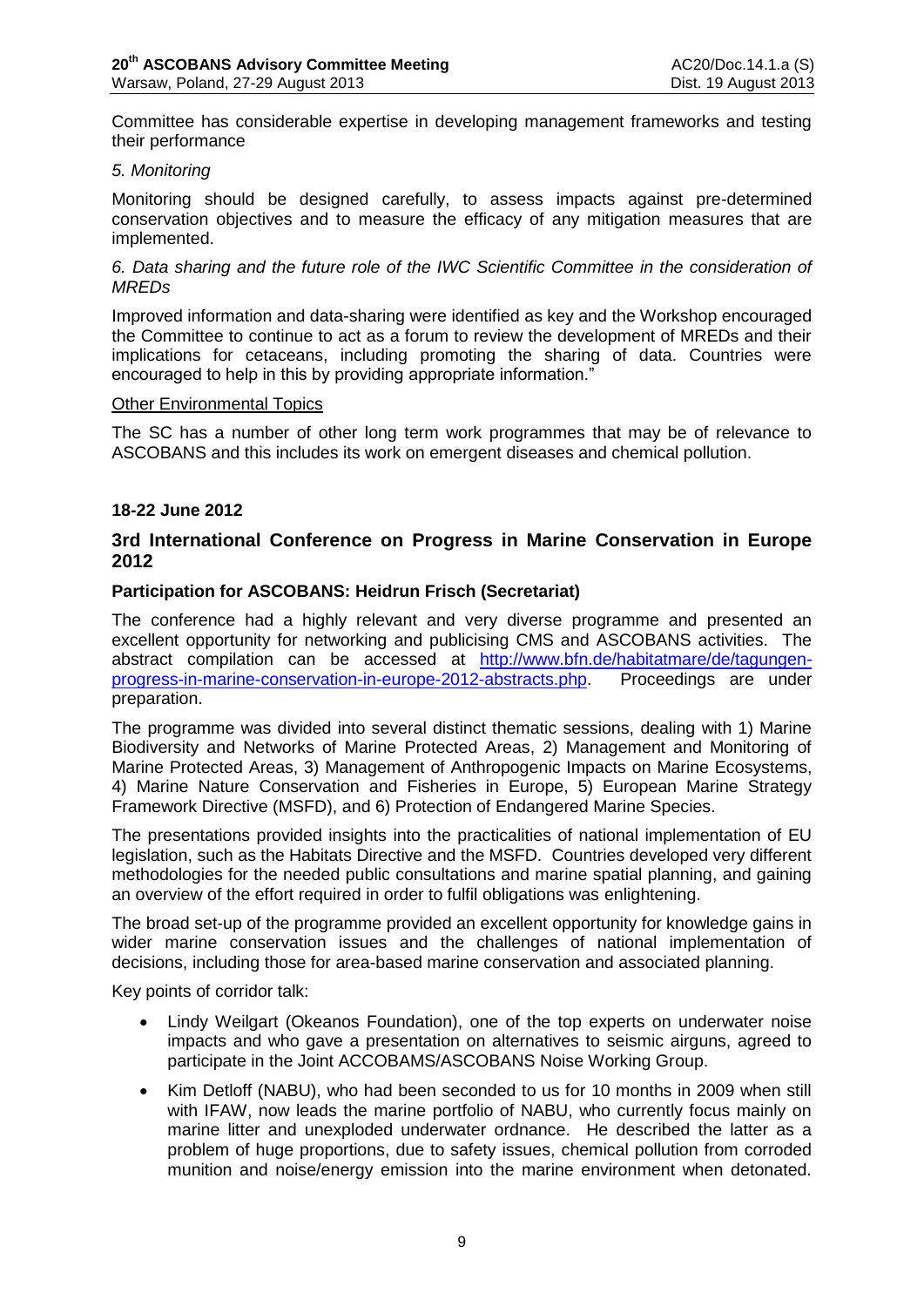He suggested that the NGOs already working on the matter assist the ASCOBANS Advisory Committee in developing guidelines for dealing with munition in a cetaceanfriendly way. Subsequently, a point on this topic was added to the ASCOBANS work plan for the period 2013-2016.

 Jens Koblitz (German Oceanographic Museum) showed data from Germany's porpoise monitoring programme in the Baltic Sea, which indicates further declines since the Jastarnia Plan was first developed. Following his presentation during discussion I was able to highlight ongoing processes such as the development of the Gap Area Plan (WBBK Plan), which is relevant for the majority of the German Baltic Sea area and seeks to address the threats mentioned in his talk.

## **2-6 July 2012**

## **64 th Annual Commission Meeting of the International Whaling Commission (IWC)**

### **Participation for ASCOBANS: United Kingdom**

The 64th Annual Meeting of the International Whaling Commission (IWC) took place in Panama City, Panama from the 2-6 July 2012.

A full report of the meeting and its decisions, including a EU led resolution on the importance of reducing contaminants into the marine environment and the possible effects from contaminated whale meat consumption, can be found at: **<http://iwc.int/home>**

Of particular interest to ASCOBANS Parties:

### *Small cetaceans*

- The main focus was a review of the ten species of ziphiids in the North Pacific Ocean and the northern Indian Ocean, believed especially vulnerable to military sonar and seismic surveys.
- Concern over the fears for the extinction of the vaquita and the need for immediate action. Concern was also expressed over: unsustainable bycatches of some populations of harbour porpoises in Europe and franciscana in Brazil; the deliberate killing for bait in the Amazon of botu and tucuxi; and bycatches of the Hector's dolphin in New Zealand. Several governments reported on national actions being taken.
- Progress reports were received on the nine proposals funded last year under the voluntary fund for Small Cetacean Conservation Research. Additional donations to the fund were announced by Italy ( $€15,000$ ), the Netherlands ( $€15,000$ ), the UK (£10,000) and a consortium of NGOs (£11,000).

### *Scientific Work & Research*

- IWC will hold three joint workshops on disentanglement and ship strikes in the wider Caribbean with UNEP and SPAW-RAC in 2012-13. The Secretariat will formalise an agreement with UNEP and SPAW-RAC for collaborative engagement. One of the workshops was held in La Paz, Mexico in November 2012 and focused on entanglement response. Preparations are being made for the other two workshops to be held in late 2013 or early 2014.
- A ship strike data co-ordinator will be appointed to increase outreach and use of the IWC ship strike database. A strategic plan will also be developed for addressing ship strikes. Frédéric Chemay (Belgium) was appointed as Chair of the Ship Strikes Working Group of the Conservation Committee.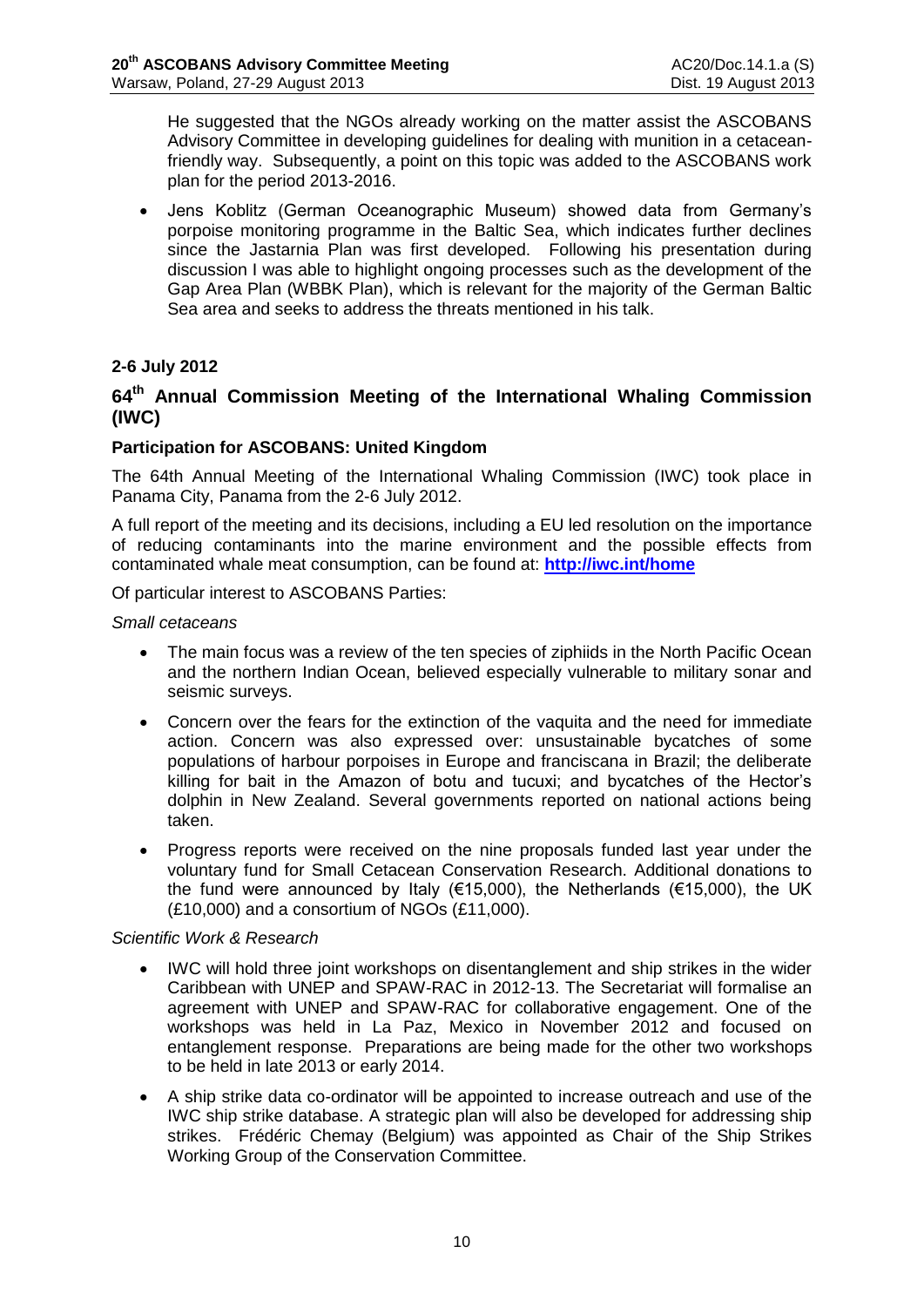- The Commission reviewed progress on the Scientific Committee's on-going work on environmental concerns including: Phase II of its POLLUTION 2000+ research programme; emerging and resurgent diseases (CERD); anthropogenic sound; climate change; and the State of the Cetacean Environment Report (that focussed on the Indian Ocean).
- The importance of improved capacity building and guidelines on oil spill response and prevention were stressed, especially in light of new information received on the 2010 Deepwater Horizon oil spill in the Gulf of Mexico.
- Consideration of oils spills will form an important component of a spring 2013 Commission workshop on Anthropogenic Impacts of Cetaceans in the Arctic.
- The Commission noted the potential and actual threats to cetaceans from marine debris and endorsed a joint Scientific Committee and Conservation Committee work programme. A workshop to review scientific evidence of effects of marine debris on cetaceans was, held in the USA, May 2013 and attended by a representative from CMS. A second workshop focusing on applied conservation actions will be held in first quarter of 2014.
- The Scientific Committee was requested to develop a list of priority candidates for future Conservation Management Plans and the Conservation Committee will undertake an inventory of cetacean conservation measures in jurisdictions, on a regional basis. The Scientific Committee's list was developed at its meeting in Korea in 2013 and is available through the Committee's report.
- The IWC's work on Whale-watching progressed, including agreement to hold an operators workshop in Australia, May 2013.
- On Welfare, the IWC agreed to support a workshop to examine euthanasia techniques for stranded cetaceans in the UK, September 2013.

### **25-29 June 2012**

## **OSPAR Commission (OSPAR 2012)**

### **Participation for ASCOBANS: Heidrun Frisch (Secretariat)**

Participation was mainly for taking the opportunity to speak with participants and the OSPAR Secretariat in the margins of the meeting, making use of it taking place in Bonn, Germany. A report of main outcomes of the meeting is contained in the [OSPAR Annual Report 2011-](http://www.ospar.org/documents/dbase/publications/p00579_annual%20report%202011_12.pdf) [2012.](http://www.ospar.org/documents/dbase/publications/p00579_annual%20report%202011_12.pdf) A list of decisions and recommendations of the meeting, several of which are relating to biodiversity conservation, can be accessed on the [OSPAR website](http://www.ospar.org/v_measures/browse.asp?menu=00510416000000_000000_000000) under "Programmes and Measures".

### **11-12 September 2012**

### **Sixth Meeting of** *ad hoc* **HELCOM Seal Expert Group (HELCOM SEAL 6/2012)**

### **Participation for ASCOBANS: Penina Blankett (Finland) & Baltic Fund for Nature**

#### *Country reports:*

**Poland:** National management plans for the seal species and the harbour porpoise are under development with the involvement of different ministries and stakeholders, including fishermen.

The Meeting welcomed the information that there will be a museum for harbour porpoises established as part of the Hel Marine Station in Poland.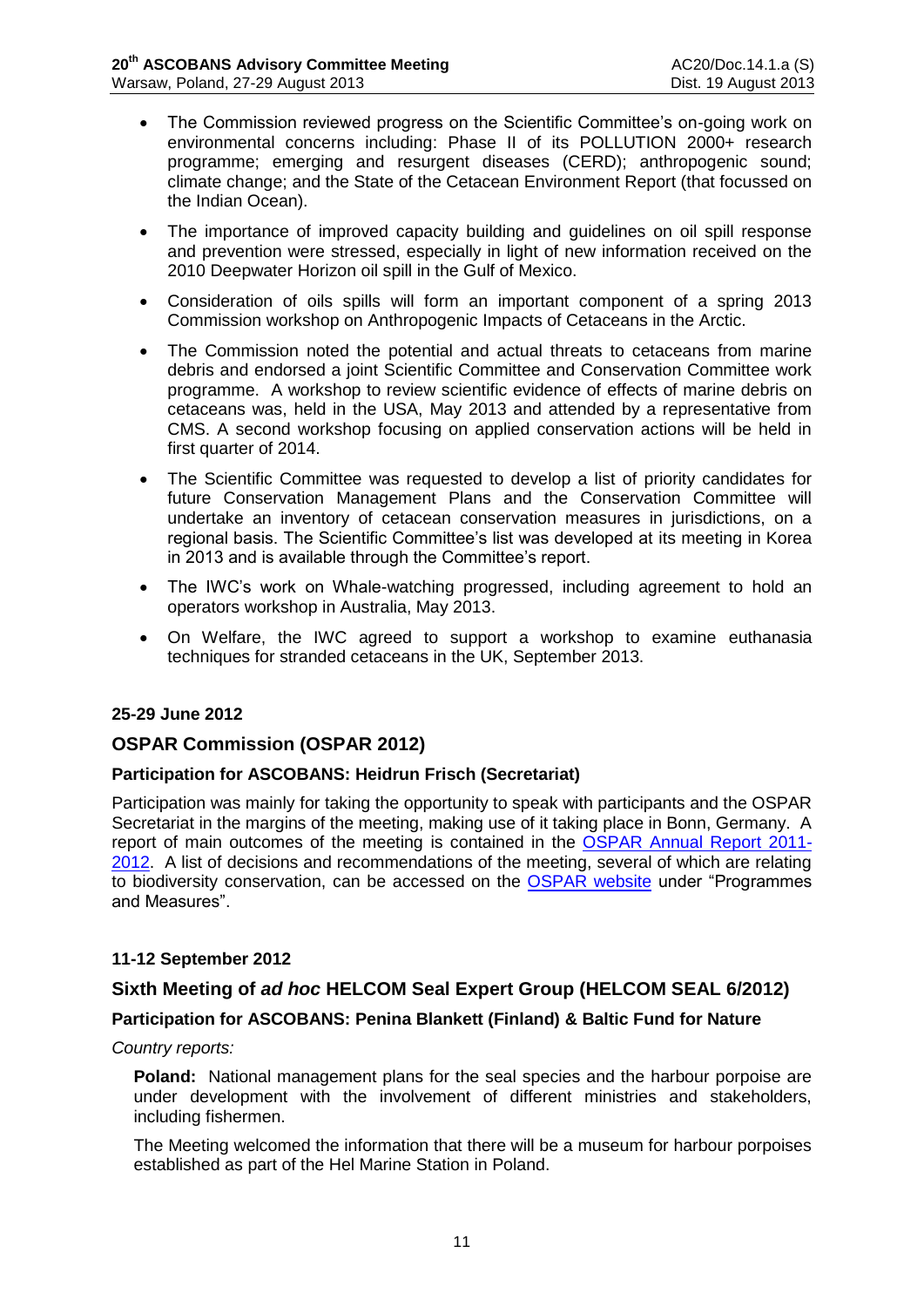**Denmark:** Grey seal and harbour porpoise have been added to the national monitoring program although the management plan was adopted in 2005. Surveys of seals and mammals are being carried out, including SCANS surveys. Fishermen have experienced problems with grey seals and applied for permission to regulate grey seals from the Nature Board, most of the nets in the inner waters have been subjected to pinger use to avoid bycatch of harbour porpoise

### *By-catch issue*

The Meeting noted the information by Mr. Michael Andersen, Danish Fishermen's Association, that the current Common Fisheries Policy obliges the fishermen to report on by-catches. In Denmark this has been done by asking the fishermen to fill reporting sheets. Mr. Andersen explained that at least Danish fishermen are not opposing such reporting and the reporting is becoming more common and that all MSC certified fisheries for Baltic cod are obliged to report on by-catch. The Meeting stressed the importance to enhance the enforcement of the legislation to increase and systematize the reporting of by-catches by fishermen.

### *HELCOM Red List work*

The Meeting discussed the assessment results for the marine mammals (document 5/6), containing the categorisation of the grey seal (by Mr. Olle Karlsson, Sweden) as "Least Concern", ringed seal for the whole Baltic Sea (by Mr. Ivar Jüssi, Estonia) as "Vulnerable", harbour seal (by Tero Härkönen, Sweden) "Vulnerable" for Kalmarsund "Least Concern" for southern Baltic and, harbour porpoise (by Mr. Anders Galatius, Denmark) as "Critically Endangered" in the Baltic Sea east of the Danish Straits and "Least Concern" for the Danish Straits and Kattegat population and the otter as "Near Threatened".

### *Harbour porpoise surveys*

The Meeting took note of the information by Sweden that in spring 2013 there will be data from the SAMBAH project which has so far been carried out successfully.

Denmark has in cooperation with Germany carried out a combined visual and acoustic survey of western population of porpoises and a new estimate of abundance will be available. In addition, a habitat exclusion study in relation to pingers is underway in the Great Belt and will continue during the 2013 season.

### *Harbour porpoise related projects*

The Meeting took note of the information by Poland on two planned projects for testing alternative fishing gears for protection of harbour porpoises, seals and birds: the other is a joint application of Environment and Fisheries ministries to national fund for nature protection with a plan to employ a research vessel, to cooperate with fishermen will be part of the project and the project will be verified according to its effectiveness. The other project is meant for funding the Polish participation in the BALTFIMPA project.

#### *Harbour porpoise fact sheet*

The Meeting welcomed the information by Chair Mr. Anders Galatius on the updates to the Fact Sheet on harbour porpoise done since HELCOM SEAL 5/2011 and invited Chair to stress in the text that "different studies" refer genetic and morphological studies.

#### *HELCOM-ASCOBANS harbour porpoise database*

The Meeting recalled that HELCOM SEAL 4/2010 agreed to review the status of the harbour porpoise database in each future meeting of HELCOM SEAL and also agreed to include static acoustic monitoring data and other observations of harbour porpoises as that data is made available to the Secretariat.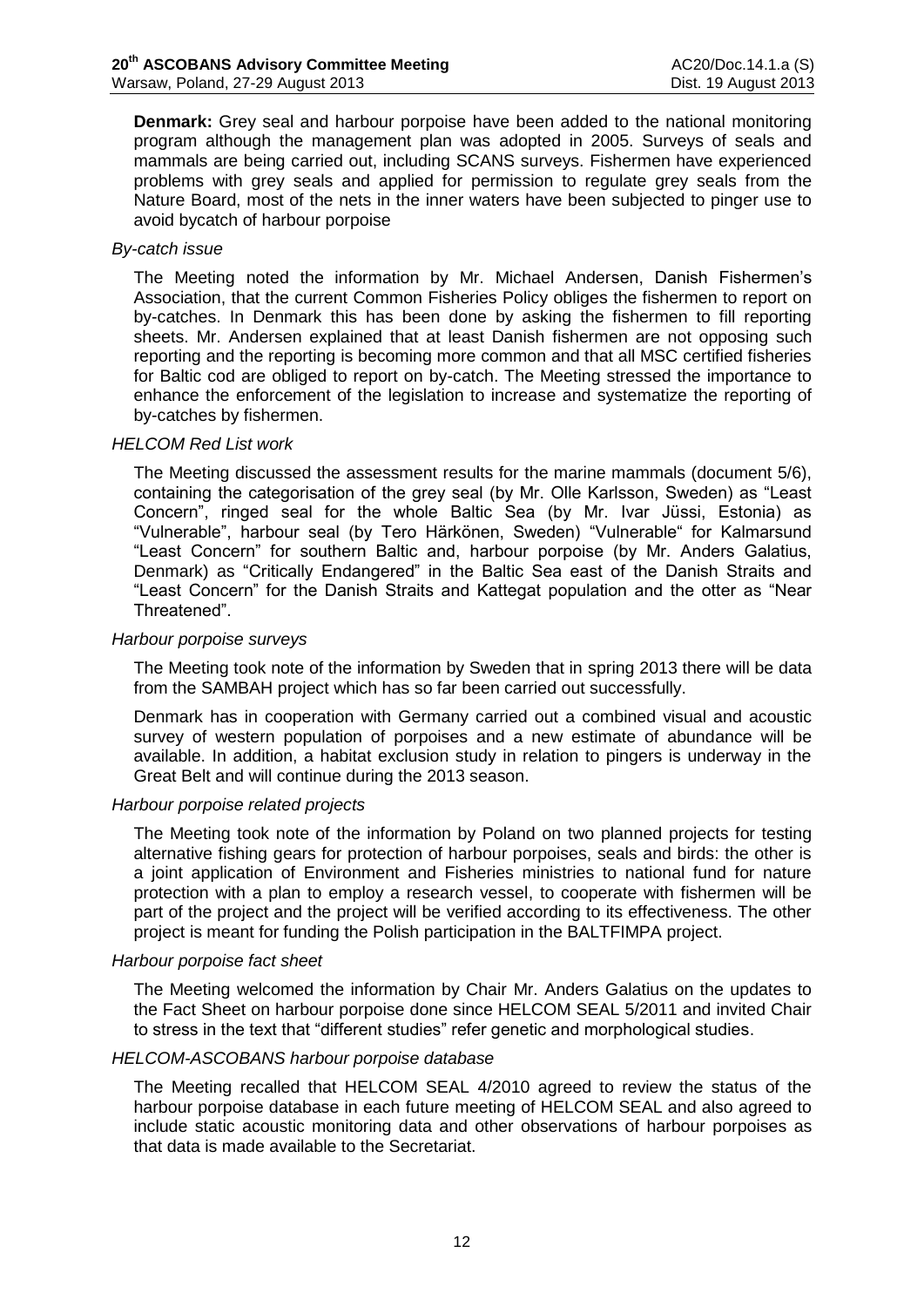The Meeting took note of the information that the Secretariat has not received any updates to the database during the recent year. The Meeting agreed that any updates to the harbour porpoise database should be reported to the Secretariat by informing Ms. Petra Kääriä [\(petra.kaaria@helcom.fi](mailto:petra.kaaria@helcom.fi)) and also asked the Secretariat to contact the ASCOBANS Secretariat to find out about possible updates that have been reported to ASCOBANS.

The Meeting discussed the acoustic data on porpoises and invited the Contracting Parties to send data to the Secretariat to start clarifying the formats and insertion of those data to the database.

The Meeting pointed out that the fisheries effort data on the use of fishing nets presented on the HELCOM Map and Data webpage has not been updated since the release of the HELCOM Initial Holistic Assessment and it is appearing to be outdated. The Meeting took note that the data were compiled on a project basis and emphasized the importance for the Secretariat to initiate activities to update the data

### *Revision to HELCOM Recommendation 17/2 "Protection of harbour porpoise in the Baltic Sea Area"*

The Meeting noted that HELCOM HOD 37/2012 considered the draft revised Recommendation 17/2 on protection of harbour porpoise in the Baltic Sea Area, noted the study reservations by Germany and Denmark and, pending the clarification of the study reservations by 31 of August 2012, endorsed the Recommendation and invited the Secretariat to forward the Recommendation for adoption by the 34th Meeting of the Helsinki Commission. The Meeting took note of the information by the Secretariat that the status of the Danish study reservation is still to be clarified.

### *HELCOM CORESET project*

The Meeting considered the proposal for a core indicator for the population growth rates of the three seal species and harbour porpoise (document 5/2 and 5/2, Rev.1) and supported the approval of the core indicator for finalisation by HELCOM MONAS 17/2012. The Meeting considered the proposal for a core indicator for the pregnancy rates of marine mammals (document 5/3) and noted that it focuses currently on the grey seal and ringed seal, as the data for harbour seal and harbour porpoise are not available. The Meeting supported the approval of the proposed core indicator on pregnancy rates for finalisation by HELCOM MONAS 17/2012.

The Meeting discussed whether harbour porpoises should be included into the core indicator on nutritional status and pointed out that their nutritional status may be different from that of seals due to different feeding habits but that at this point the knowledge is not at a state that would enable including harbour porpoise but that it should be reconsidered when the knowledge increases especially for the Baltic Sea Proper population.

#### *Report from ASCOBANS work*

The Meeting took note of the information by Ms. Penina Blankett, Finland, on activities related to Baltic Sea harbour porpoises under ASCOBANS (**Annex 3**) and welcomed the information that Ms. Blankett had reported to ASCOBANS the outcome of HELCOM SEAL 5/2011 meeting with the draft core indicators on marine mammals and the proposed revised HELCOM Recommendation 17/2 on conservation of harbour porpoises in the Baltic Sea. The Meeting took note of the information that ASCOBANS had also considered the Gap Area Plan and the three (or four) year plan for the next working period of ASCOBANS as well as a new project RUMBAH which may start already in January 2013.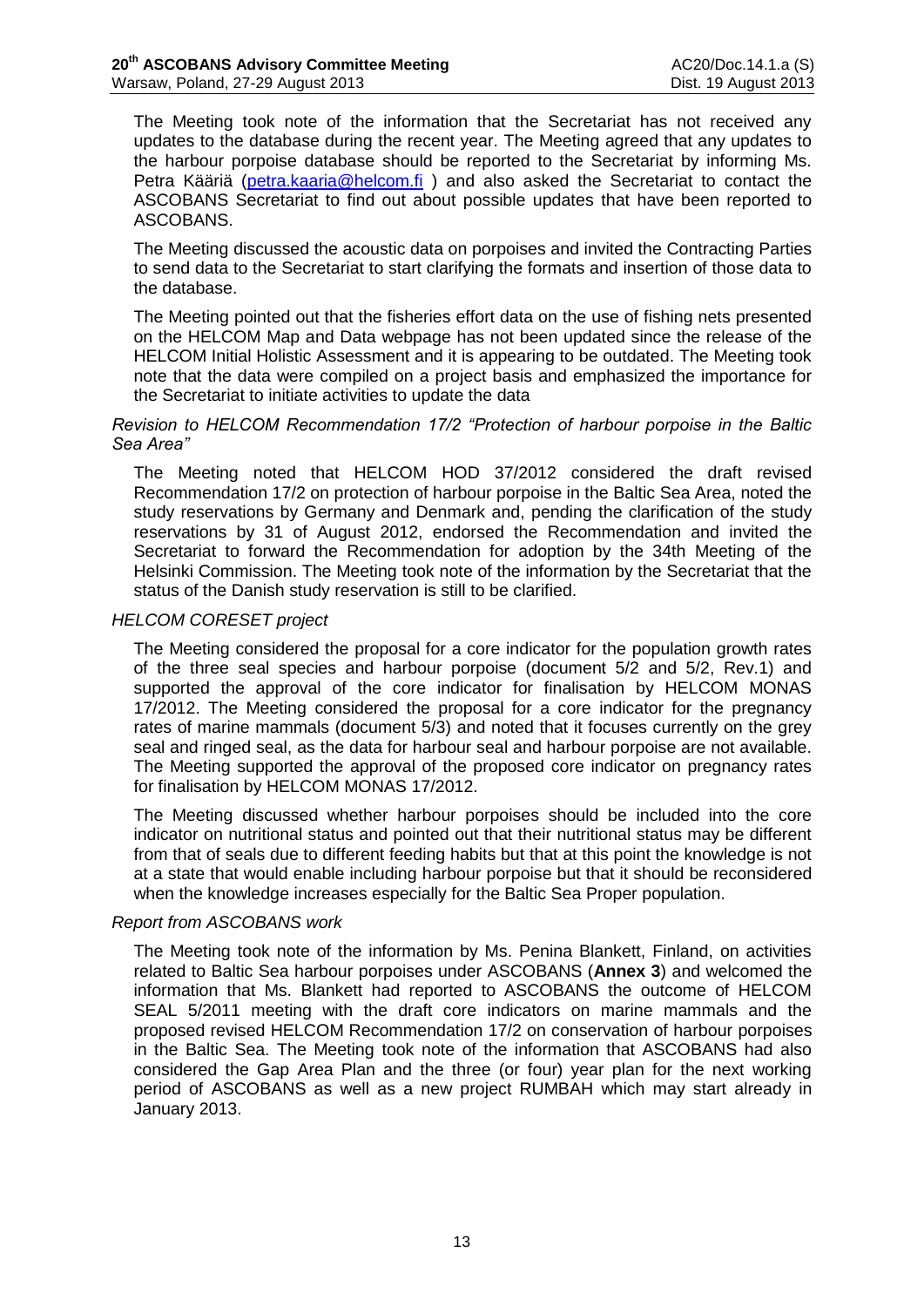## **8-19 October 2012**

## **11th Meeting of the Conference of the Parties to the Convention on Biological Diversity (CBD)**

### **Participation for ASCOBANS: Penina Blankett (Finland)**

This report focuses only on the matters discussed in the marine and coastal biodiversity part. The official report of the meeting can be accessed on the [CBD website.](http://www.cbd.int/doc/meetings/cop/cop-11/official/cop-11-35-en.pdf)

Ecologically or biologically significant marine areas — EBSA (ecologically and biologically significant areas)

The meeting discussed the results of the regional EBSA workshops, where national researchers and international experts have been describing ecologically and biologically significant areas. The information contained in these regional workshop reports has been evaluated by the Subsidiary Body on Scientific, Technical and Technological Advice (SBSTTA). The following regional workshops have been organized: One describing areas in the western part of the South Pacific region, one in the wider Caribbean and western mid-Atlantic region, and one in the Mediterranean region. In the North-East Atlantic region the work is ongoing. Concerning the Mediterranean region, there will be a workshop to finalise the work.

The meeting decided to include the summary reports on the description of areas that meet the criteria for ecologically or biologically significant marine areas in the repository. The list of areas that meet the EBSA criteria were prepared by the Subsidiary Body on Scientific, Technical and Technological Advice at its sixteenth meeting and are contained in the annex to the COP 11 XI/17 decision.

Many of these EBSAs are also important areas for cetaceans. The list of these areas can be<br>found from the CBD COP 11 decisions. Decision XI/17 found from the CBD COP 11 decisions, Decision XI/17 [\(http://www.cbd.int/doc/decisions/cop-11/cop-11-dec-17-en.doc\)](http://www.cbd.int/doc/decisions/cop-11/cop-11-dec-17-en.doc).

COP also agreed to transmit the results of this work to the UNGA so that they can be considered by relevant UN processes linked to the United Nations Convention on the Law of the Sea.

The meeting also decided to organize additional regional or sub-regional workshops for the remaining regions or sub-regions where Parties would like to hold workshops. The tentative schedule for regional workshops to facilitate the description of areas meeting the criteria for ecologically or biologically significant marine areas is in an annex to the document.

Addressing biodiversity considerations in sustainable fisheries

There was also a call to fisheries management bodies to play a stronger role in addressing the impacts of fisheries on biodiversity.

#### Progress made in the implementation of the specific work plan on coral bleaching

The meeting recognized also the growing challenge of climate change impacts on coral reefs, which, parties agreed, will require significant investment to overcome.

#### Impacts of anthropogenic underwater noise on marine and coastal biodiversity

The meeting decided to: (a) Promote research with a view to further improving understanding of the issue; (b) Promote awareness of the issue among relevant stakeholders, both nationally and regionally; (c) Take measures, as appropriate, to minimize the significant adverse impacts of anthropogenic underwater noise on marine biodiversity, including the full range of best available technologies and best environmental practices where appropriate and needed, drawing upon existing guidance; and (d) Develop indicators and explore frameworks for monitoring underwater noise for the conservation and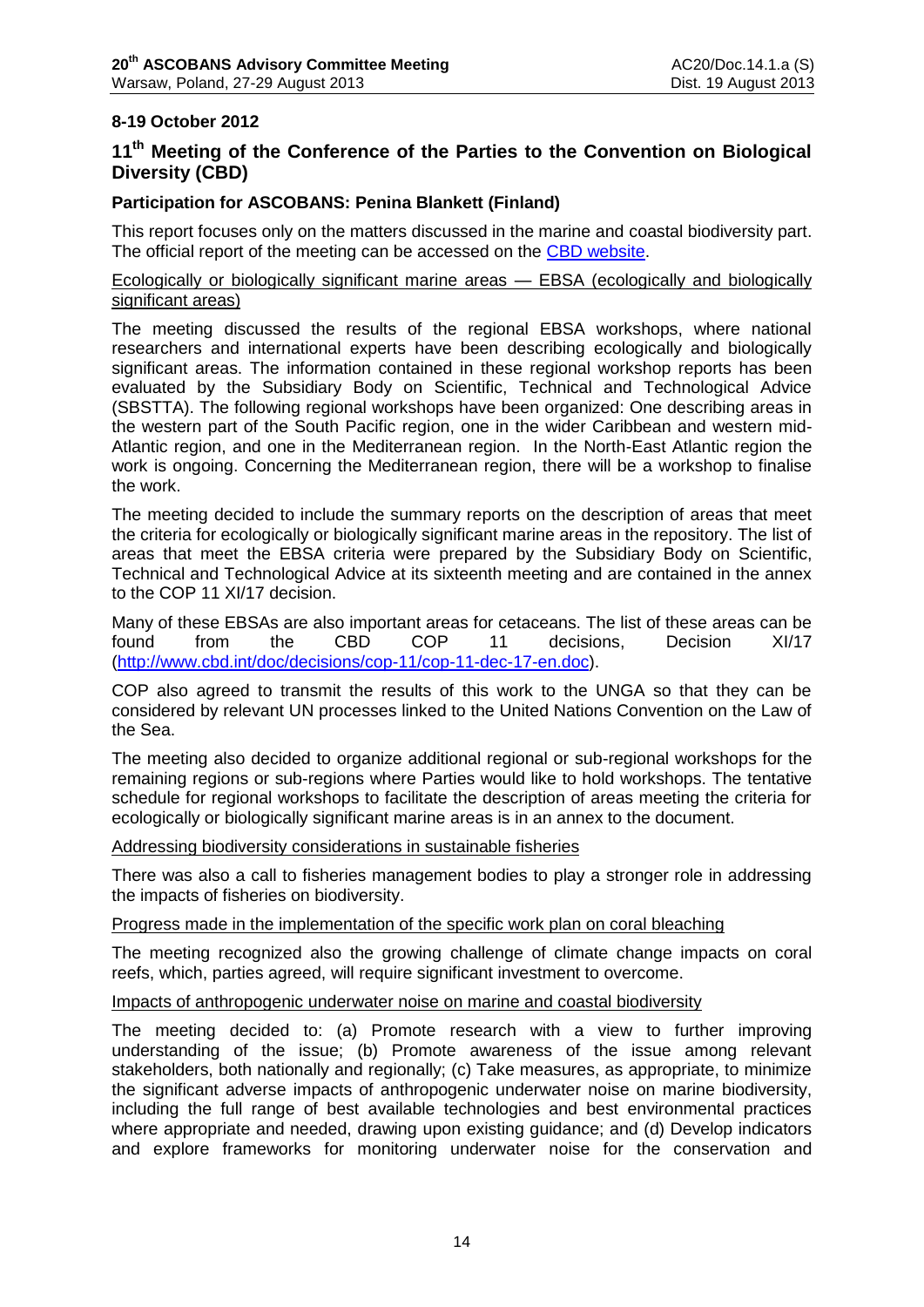sustainable use of marine biodiversity, and report on progress to a meeting of the Subsidiary Body prior to the twelfth meeting of the Conference of the Parties.

The meeting also took note of the need for consistent terminology to describe underwater noise and decided to prepare, subject to the availability of financial resources, a draft set of consistent terminology for consideration by a meeting of the Subsidiary Body prior to the twelfth meeting of the Conference of the Parties.

The meeting noted the gaps and limitations in the existing guidance, including the need to update it in light of improvements in scientific knowledge, and recognizing a range of complementary initiatives under way, *requests* the Executive Secretary to collaborate with Parties, other Governments, and competent organizations, including the International Maritime Organization, the Convention on Migratory Species, the International Whaling Commission, indigenous and local communities and other relevant stakeholders, to organize, subject to the availability of financial resources, an expert workshop with a view to improving and sharing knowledge on underwater noise and its impacts on marine and coastal biodiversity, and to develop practical guidance and toolkits to minimize and mitigate the significant adverse impacts of anthropogenic underwater noise on marine and coastal biodiversity, including marine mammals, in order to assist Parties and other Governments in applying management measures, as appropriate, and *also requests* the Executive Secretary to make the report of the workshop available for consideration by a meeting of the Subsidiary Body prior to the twelfth meeting of the Conference of the Parties. The workshop should cover issues such as the development of acoustic mapping of areas of interest, among other things.

#### Progress made in the joint expert review process to monitor and assess the impacts of ocean acidification on marine and coastal biodiversity

A systematic review document on the impacts of ocean acidification on biodiversity and ecosystem functions is under preparation. It will provide a targeted synthesis of the biodiversity implications of ocean acidification for marine and coastal systems.

### Addressing impacts of marine debris on marine and coastal biodiversity

Concerning the impact of marine debris, the meeting a) Invited Parties, other Governments and relevant organizations**,** including the Convention on Migratory Species, to submit information on the impacts of marine debris on marine and coastal biodiversity and habitats; (b) Compile and synthesize submissions by Parties, other Governments and relevant organizations, along with additional scientific and technical information, as input to an expert workshop; (c) Organize an expert workshop to prepare practical guidance on preventing and mitigating the significant adverse impacts of marine debris on marine and coastal biodiversity and habitats that can be applied by Parties and other Governments in their implementation of the programme of work on marine and coastal biodiversity; (d) Submit the compilation/synthesis referred to in subparagraph 26(b) above, and the practical guidance referred to in subparagraph 26(c) above, for consideration by a meeting of the Subsidiary Body prior to the twelfth meeting of the Conference of the Parties.

The meeting also *requests* the Executive Secretary, subject to the availability of financial resources, to include the issue of marine debris in regional capacity-building workshops in order to discuss ways to prevent and reduce the impact of marine debris on biodiversity and strengthen research on the reduction and management of marine debris, with a focus on addressing sources.

### Voluntary guidelines for the consideration of biodiversity in environmental impact assessments and strategic environmental assessments in marine and coastal areas

The meeting took note of the voluntary guidelines for the consideration of biodiversity in environmental impact assessments and strategic environmental assessments annotated specifically for biodiversity in marine and coastal areas, including in areas beyond national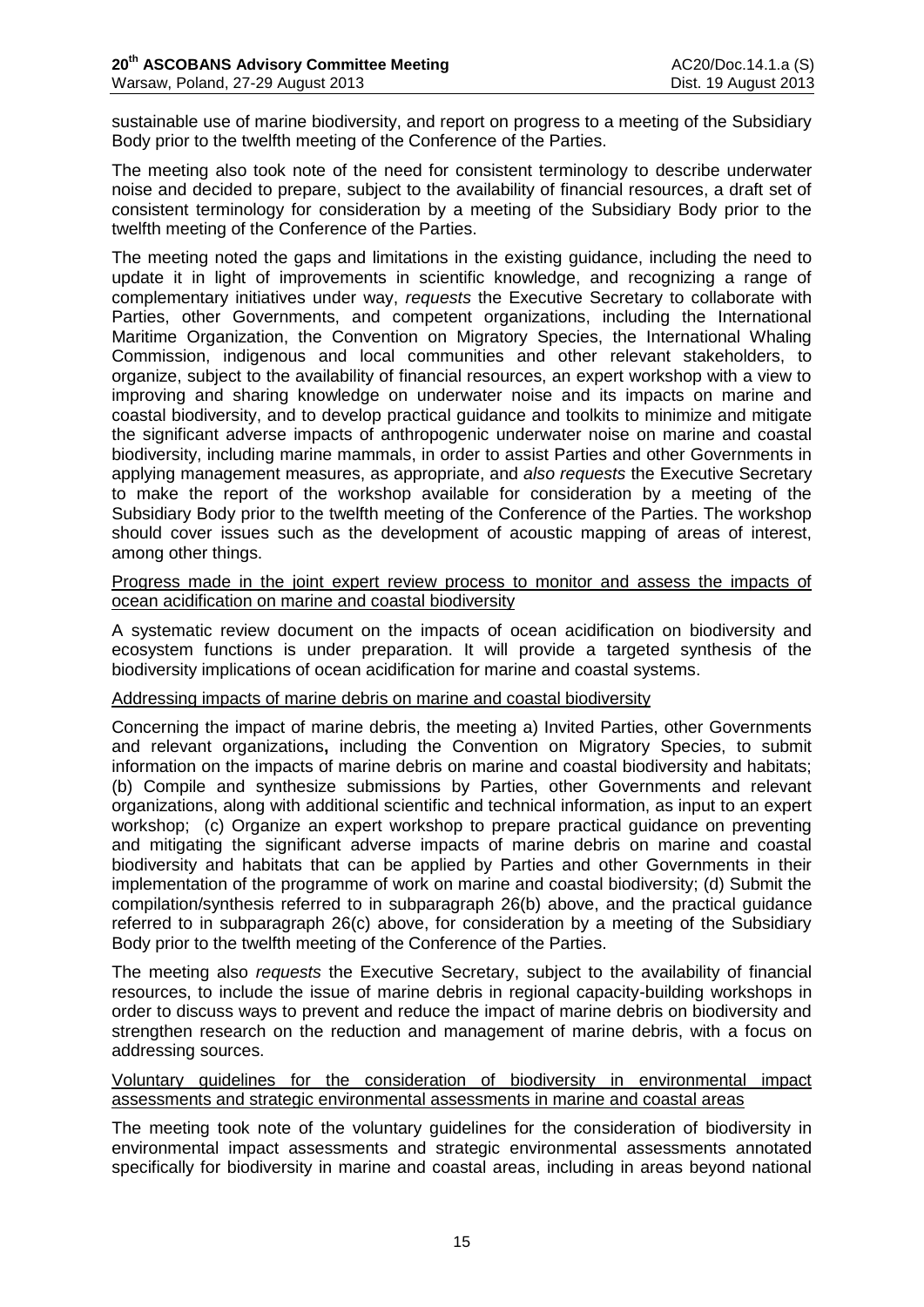jurisdiction, and encourage, as appropriate, the Parties and others to use the voluntary guidelines and to adapt and apply them as may be considered necessary in accordance with their national circumstances and priorities.

#### Marine spatial planning

The meeting decided inter alia on the development of a web-based information-sharing system linking existing information sources on marine spatial planning on the web, and to continue to compile information on experiences in marine spatial planning and the use of marine spatial planning practices and make the compiled information available.

Additionally, the meeting decided to convene an expert workshop to provide consolidated practical guidance and a toolkit for marine spatial planning, The expert workshop should: (i) Review existing guidance and toolkits on marine spatial planning; (ii) Identify gaps; (iii) Develop proposals to fill these gaps; and (iv) If considered necessary, prepare consolidated practical guidance and a toolkit on marine spatial planning.

## **18 October 2012**

**Harbour Porpoise Symposium "Protecting the 'Dutch whale'** *Phocoena phocoena* **– Crossing Boundaries"**

### **Participation for ASCOBANS: Geneviève Desportes (ASCOBANS North Sea Plan Coordinator)**

On the 18th of October, the North Sea Foundation organized an international harbour porpoise symposium in Amsterdam. The aim of the symposium was to share up to date information on harbour porpoises, to discuss problems & policies and to come up with a list of recommendations to improve harbour porpoise conservation. The symposium focused on two specific problems: strandings and the impact of impulsive noise like pile driving. It was attended by 60 scientists and stakeholders from the Netherlands, Belgium, Germany, Denmark and the UK. There were 10 presentations grouped under three themes - Policy, Strandings and Pile Driving, a summary workshop under each themes and a wrap-up session. Desportes contributed with a presentation "International Harbour Porpoise Conservation", giving the legal background of harbor porpoise conservation in Europe, a presentation of the ASCOBANS North Sea Conservation Plan and an update on its implementation.

The main overall conclusions of the workshop were the need for - a more coherent international approach within policy and research, - a good surveillance and monitoring program in the EU regarding bycacth and fisheries and - an evaluation of trends in harbour porpoises distribution and abundance. The International cooperation and sharing of data and knowledge was necessary, to avoid duplication of research efforts, especially when founds were limited. Although bycatch was still perceived as one of the (or the) biggest threats to harbour porpoises, there were other important threats as well, of which we still had limited knowledge. Learning by doing was necessary and it should be acted now on known threats (or probability), while gathering knowledge. Information on the symposium, the programme, the report and the presentations can be accessed here: [http://www.noordzee.nl/dutch](http://www.noordzee.nl/dutch-whale/)[whale/.](http://www.noordzee.nl/dutch-whale/)

Overall, the participants were very satisfied by the symposium and there was a request to continue organizing these kinds of meetings. The North Sea Foundation was hoping to be able to organize a follow up symposium next year, possibly in an even more international setting.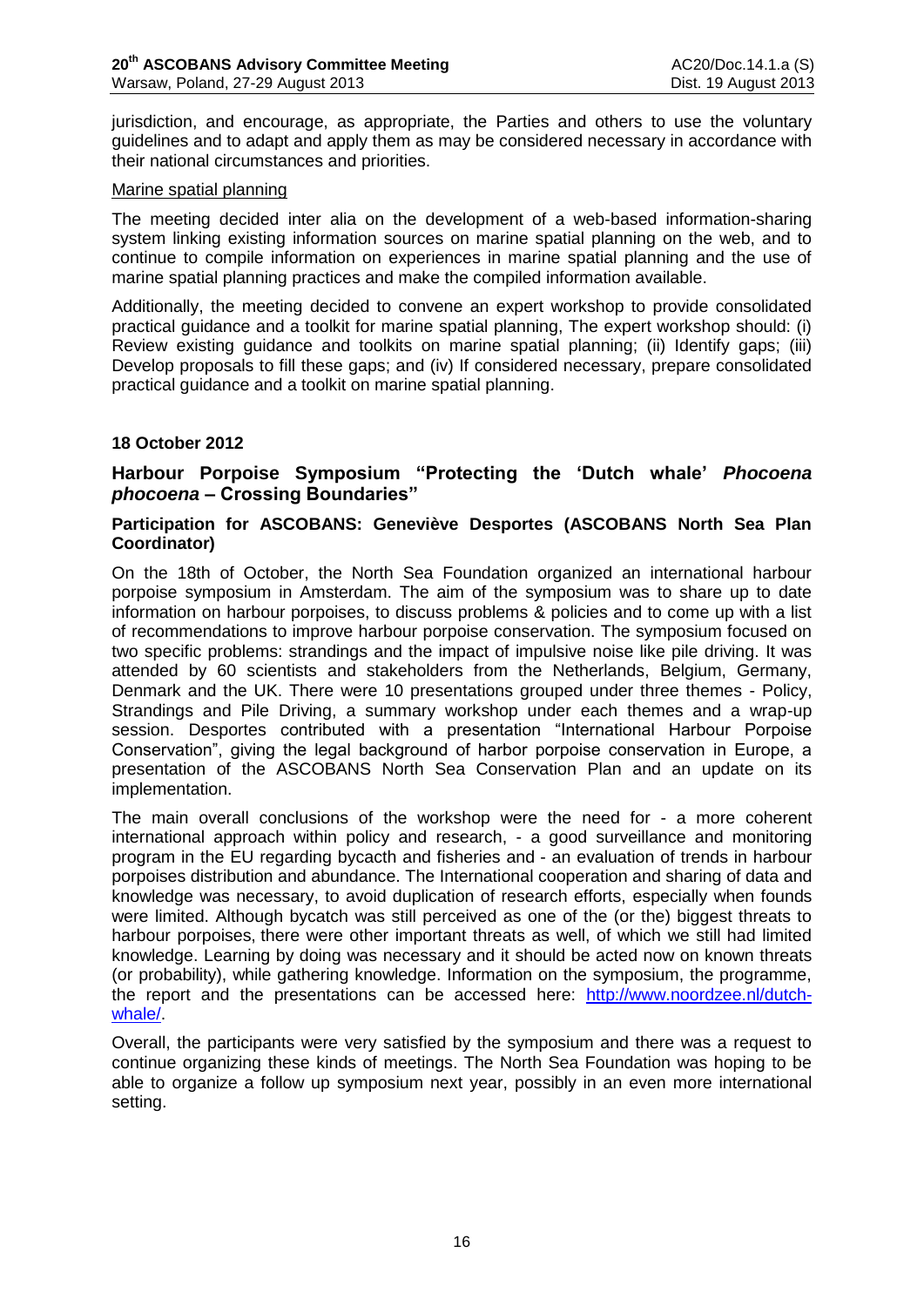### **25-26 October 2012**

### **World Whale Conference**

### **Participation for CMS & ASCOBANS: Heidrun Frisch (Secretariat)**

The Conference, at which CMS/ASCOBANS was an observer, provided an excellent opportunity to network with relevant NGOs, including some so far not yet involved in CMS and ASCOBANS processes. The "Save the Whales Reloaded" campaign, to which Planet Whale is inviting all whale and dolphin charities, seeks to get the cetacean NGOs to work together in a manner similar to Birdlife International. Over 70 NGOs and related businesses had signed up at the time of the conference. Three areas deserving of immediate support were identified: New Zealand for the endangered Maui's Dolphin, the Southern Ocean as a non-whaling sanctuary, and Loro Parque, Tenerife, as the site where orca Morgan is currently held captive.

Delegates agreed that a new coalition should be formed to effectively protect the world's cetaceans (whales, dolphins and porpoises) from the many and varied threats that they face. This coalition would be a partnership of NGOs, whale and dolphin watching businesses, and passionate individuals, all prepared to work together on behalf of cetaceans.

### *POST-CONFERENCE UPDATE*:

On 8th June 2013, on World Oceans Day, 22 partners from 10 countries launched the World Cetacean Alliance, a global community willing to work together to protect whales, dolphins, and porpoises, and their habitats.

According to [http://www.worldcetaceanalliance.org,](http://www.worldcetaceanalliance.org/) the World Cetacean Alliance stands by the following principles:

- The Alliance will actively seek recognition and influence as the largest international network of experts and advocates for cetaceans (whales, dolphins and porpoises).
- Our emphasis will be to involve the widest possible stakeholder community, and especially the general public, in all of our agreed strategies, policies and programmes; globally, regionally, and locally. We believe everybody deserves a say in the important decisions that affect whales and dolphins.
- We will seek innovative and positive solutions to the issues affecting cetaceans by adopting an inclusive, solutions-driven approach at all times.
- As the global Partnership empowered to speak with one voice to protect cetaceans and their habitats, we recognise the value of collaboration and respect the ideas and principles of all of the Partners as equals.

The World Cetacean Alliance, which is aiming to grow into a role similar to that of Birdlife International, could in future significantly change the way CMS and ASCOBANS interact, and the intensity of interaction, with marine conservation organizations.

#### **27-28 October 2012**

### **WhaleFest 2012**

### **Participation for CMS & ASCOBANS: Heidrun Frisch (Secretariat)**

Information on the WhaleFest 2012 can be found in the Secretariat's Outreach and Education Report [\(AC20/Doc.5.2\)](http://www.ascobans.org/pdf/ac20/AC20_5.2_OutreachReport.pdf).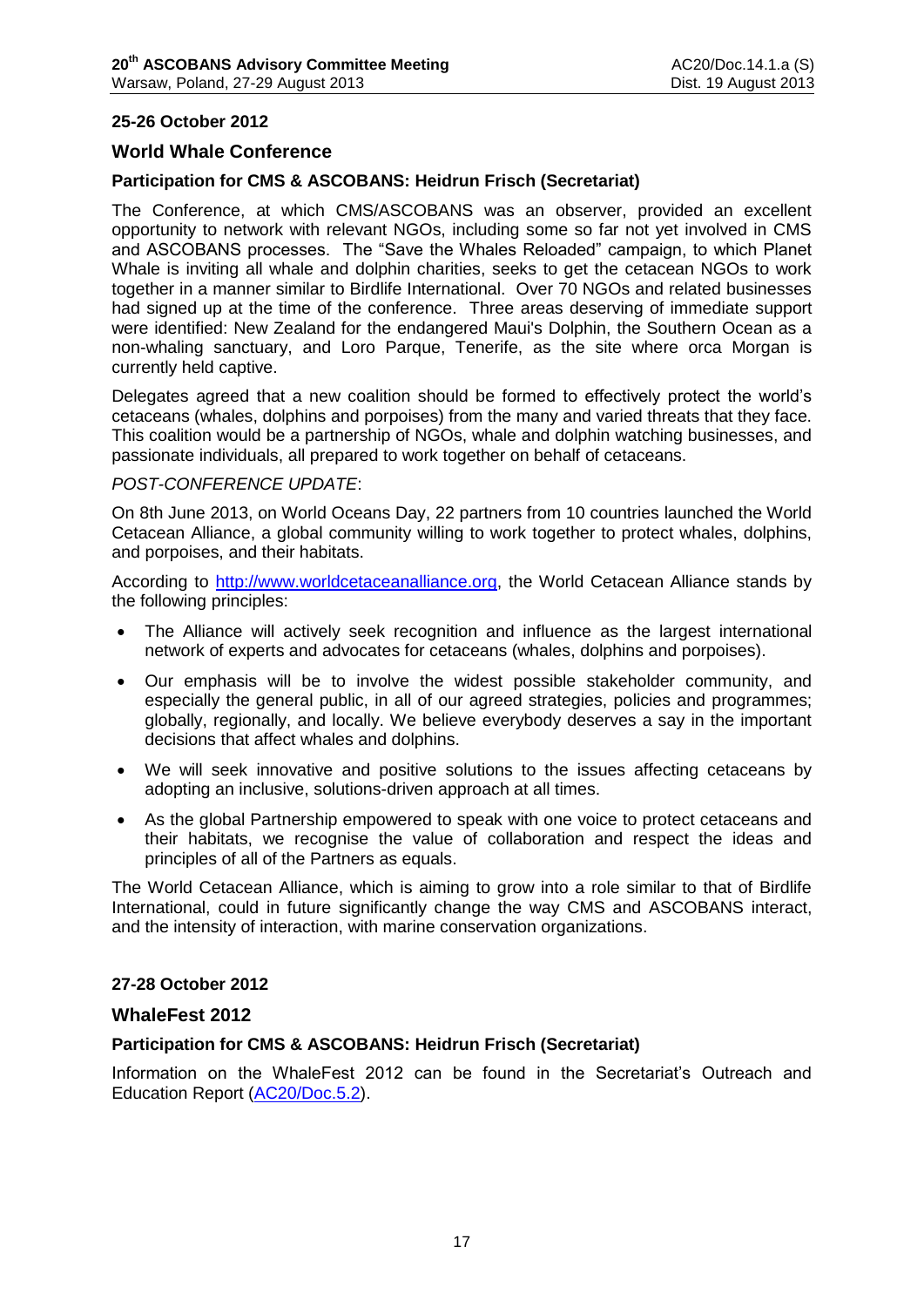## **7-8 November 2012**

## **40th Meeting of the CMS Standing Committee**

### **Participation for CMS & ASCOBANS: Borja Heredia (Secretariat)**

The following is an extract from the Draft Report of the  $40<sup>th</sup>$  CMS Standing Committee Meeting. The full report of the meeting can be accessed on the [CMS website.](http://www.cms.int/bodies/StC/40th_stc_meeting/draft_report_e.pdf)

#### *21. CMS Instruments*

#### ASCOBANS

178. Mr Heredia (Secretariat) reported that ASCOBANS MOP7 had recently taken place in Brighton, UK where a budget increase of 3.45 per cent had been agreed, an action plan for Harbour Porpoise (*Phocoena phocoena*) in the Western Baltic, the Belt Sea and the Kattegat had been adopted and the cycle between Meetings of the Parties provisionally changed from three to four years, pending written approval from two Parties not present in Brighton (Belgium and Lithuania). It was also the  $20<sup>th</sup>$  anniversary of the signing of the Agreement.

### **13-15 November 2012**

## **8 th Meeting of the ACCOBAMS Scientific Committee**

### **Participation for CMS & ASCOBANS: Heidrun Frisch (Secretariat)**

The ACCOBAMS Scientific Committee discusses a significant number of items relevant either in the wider CMS context or specifically for the shared area of ACCOBAMS and ASCOBANS (Atlantic Spain and Portugal). The ACCOBAMS Secretariat had also tabled several ASCOBANS AC documents as information documents for SC8, and requested the CMS/ASCOBANS Secretariat to present them. As a result, CMS/ASCOBANS was fully involved in discussions of many of the agenda items and participated in most of the sessional working groups. Key interventions, as summarised upon request of the ACCOBAMS Secretariat for the meeting report, are copied below. The full report of this productive meeting can be accessed on the [ACCOBAMS website.](http://www.accobams.org/images/stories/SC/SC8/sc8_doc23_report%20of%20the%20eighth%20meeting%20of%20the%20scientific%20committee.pdf) Meeting documents can be requested from the ACCOBAMS Secretariat.

#### *Item 3.2 Population Structure*

Heidrun Frisch (UNEP/CMS and UNEP/ASCOBANS) referred to Inf.3, which contained the proceedings of an ASCOBANS workshop held in 2007. At the workshop and in follow-up, an overview of methods for population structure studies and their applicability for different questions had been compiled, and management units for several species in the ASCOBANS Area proposed. She recommended that in planning the joint workshop for 2013, the results of this initiative be taken into account.

#### *Item 3.3.7 Other Species and Populations*

Heidrun Frisch (UNEP/CMS and UNEP/ASCOBANS) encouraged that for any work on small cetacean species in the Contiguous Atlantic Area, experts of the ASCOBANS Advisory Committee should be involved and any products should be joint initiatives of the two Agreements.

#### *Item 3.5 Anthropogenic Noise*

Heidrun Frisch (UNEP/CMS and UNEP/ASCOBANS) confirmed that ASCOBANS was very pleased that collaboration with ACCOBAMS on noise was now formalised through a joint working group. ASCOBANS also shared the view that it would be good to have a consultant able to invest the time needed to bring this work forward.

She was pleased to announce that CMS also wanted to join this initiative, making this a global review and also joining in the fundraising efforts to finance the consultant. CMS had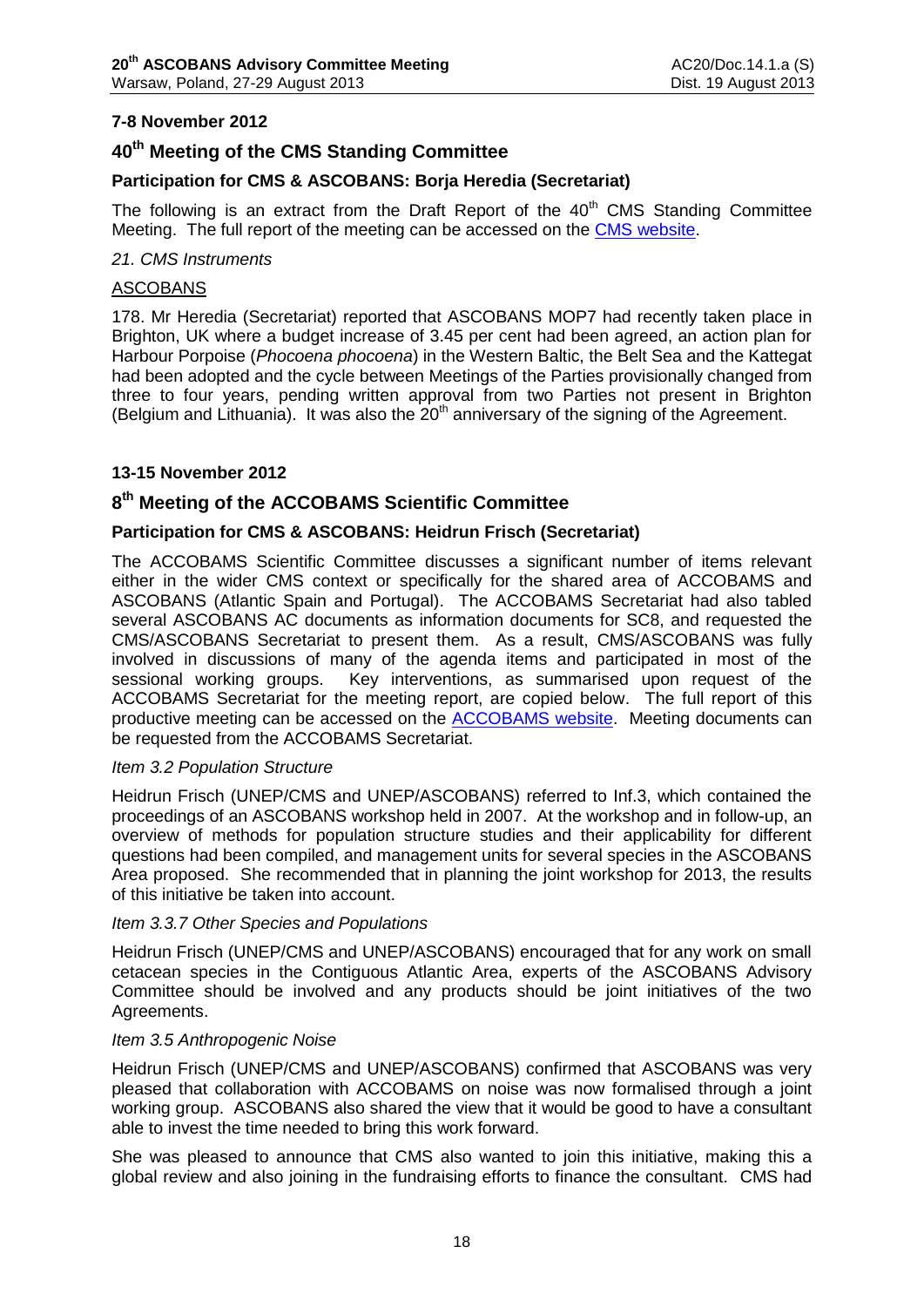passed several resolutions on underwater noise, most recently at COP10 in 2011, which called for application of Best Environmental Practice (BEP) and Best Available Technique (BAT), so interest in progressing work on this issue was high.

Further, CMS Resolution 10.15: *Global Programme of Work for Cetaceans* requests the CMS Secretariat to increase linkages and synergies within the CMS Family by promoting joint priorities and the sharing of technical expertise and resources. It also established the Scientific Council's Aquatic Mammals Working Group as a standing intersessional working group, and one of its mandates was to provide support to the regional agreements, including ACCOBAMS. The Committee should therefore consider involving the CMS Aquatic Mammals Working Group in the work of the Joint ACCOBAMS/ASCOBANS Working Group on Noise. Having the backing of the Convention would give additional emphasis to its calls for information and activities.

### *Item 3.6 Ship Strikes*

Heidrun Frisch (UNEP/CMS and UNEP/ASCOBANS) summarized the contents of Inf.11, which contained a risk analysis that had been presented to the IWC/ACCOBAMS Ship Strikes Workshop in 2010 in Beaulieu-sur-Mer as well as the 18<sup>th</sup> Meeting of the ASCOBANS Advisory Committee. Peter Evans (Sea Watch Foundation) had used both shipping data stemming from AIS and World Meteorological Organization VOS schemes and effort-related cetacean sightings data for a GIS-based grid cell analysis of respective densities. In this way, the main areas and seasons for potential conflicts between shipping and cetaceans were identified. While the study area was restricted to ASCOBANS and was therefore only partly relevant for ACCOBAMS, the methodology applied might be interesting for application in the ACCOBAMS area and could thus help the Committee to fulfil the mandate received through Res. 4.10.

### *Item 3.9 Marine Protected Areas*

Heidrun Frisch (UNEP/CMS and UNEP/ASCOBANS) expressed her gratitude to Erich Hoyt and Giuseppe Notarbartolo di Sciara for developing these terms of reference. The ASCOBANS Advisory Committee had proposed organizing the workshop at the 2013 ECS conference, but had not elaborated on the content. Without having had the opportunity to consult the Advisory Committee, she believed that the proposals made would be fully supported by ASCOBANS.

### *Item 3.10 Chemical pollution and marine litter*

### (on chemical pollution:)

Heidrun Frisch (UNEP/CMS and UNEP/ASCOBANS) presented Inf.17, a brief summary report of the joint ACCOBAMS/ASCOBANS workshop on chemical pollution and marine mammals held at the 2012 ECS Conference. The workshop had reviewed current levels of pollutants across the Agreement Areas, long-term trends, and biological effects upon marine mammals at the individual and population level. It also made recommendations for priority research areas, which had then been taken up in ASCOBANS Resolution No. 4 of the  $7<sup>th</sup>$ Meeting of the Parties (October 2012) on *Impacts of Chemical Pollution on Small Cetaceans*.

### (on marine litter:)

Heidrun Frisch (UNEP/CMS and UNEP/ASCOBANS) said that the ASCOBANS Advisory Committee had established a correspondence working group on marine debris at its last meeting. Its tasks included establishing recommendations for research methodologies to assess debris as seen during cetacean surveys conducted at sea, aiming for a standardised approach to recording types of debris, and advising on a standardized protocol for necropsies. She saw opportunities for information exchange between both Agreements' activities and collaboration regarding marine debris.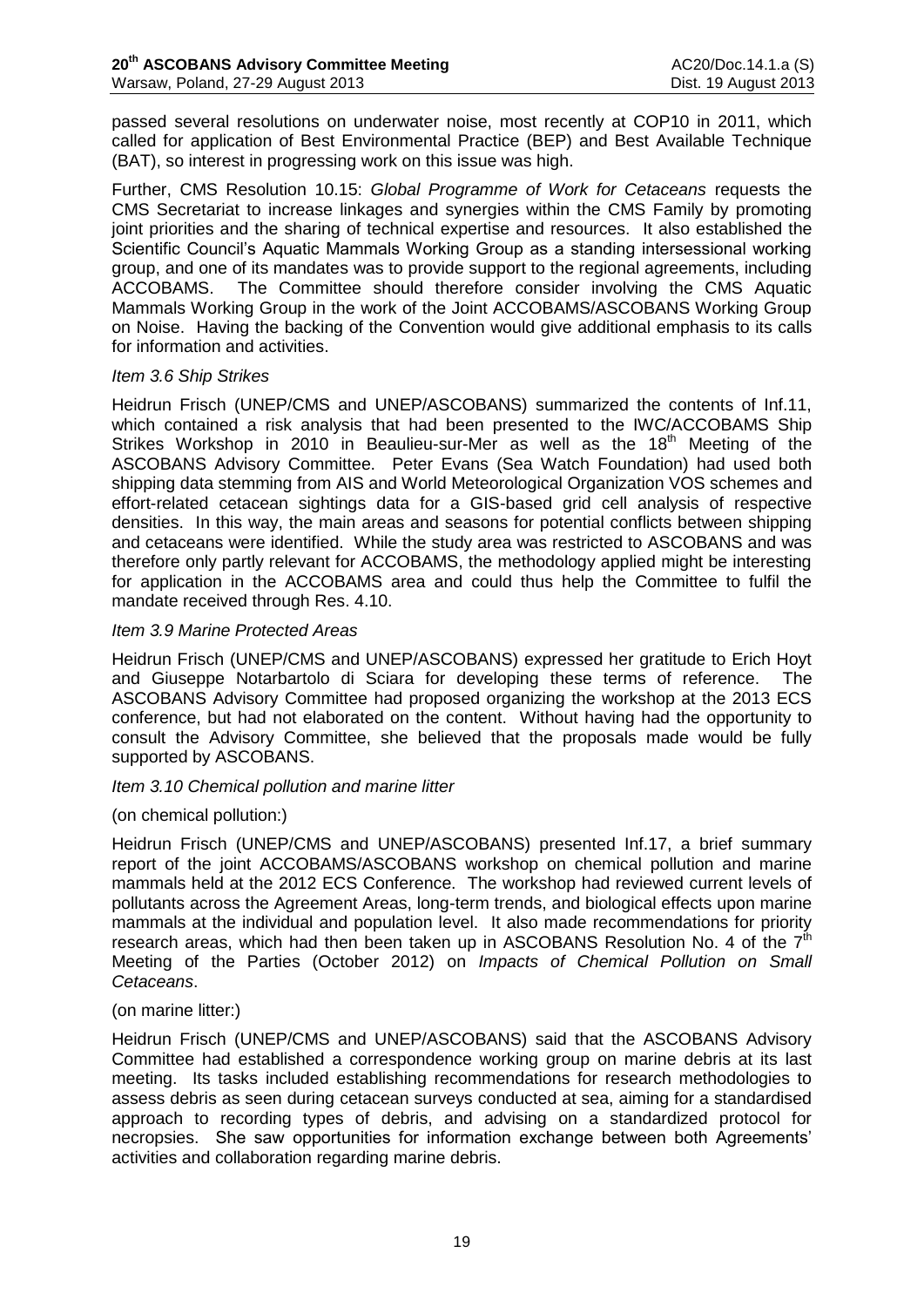### *Item 4.1 Contribution to the Marine Strategy Framework Directive*

Heidrun Frisch (UNEP/CMS and UNEP/ASCOBANS) noted that based on the document presented as Doc.18, and following further consultations with ACCOBAMS and ASCOBANS contacts, the working group's terms of reference had been officially adopted by the ASCOBANS Advisory Committee. The list of group members was still open and volunteers were encouraged to indicate their wish to participate to one of the Secretariats. If this meeting wished to make any amendments, these would need endorsement from the ASCOBANS Parties, which she proposed to obtain by means of a written consultation in order to avoid further delays and allow the group to start its activities as soon as possible.

Since no changes to the terms of reference were requested by the Committee, the two Secretariats would now jointly communicate the agreed terms of reference to all group members and focal points and make a call for nomination of a working group convener.

### *Item 4.3 Proposal to include Cuvier's beaked whales in Appendix I of CMS*

Heidrun Frisch (UNEP/CMS and UNEP/ASCOBANS) explained that to qualify for Appendix I listing, a species or population needed to be endangered, but the CMS Scientific Council did not require corresponding red list status. She confirmed that the CMS Appointed Councillor for Aquatic Mammals, Bill Perrin, had looked at the draft proposal and found it sound and well-reasoned. He had also expressed his gratitude for its production, which had been encouraged by the  $17<sup>th</sup>$  Scientific Council Meeting. He expected that it would be well received by the Council.

Heidrun Frisch (UNEP/CMS and UNEP/ASCOBANS) outlined the process for the listing under CMS. Once endorsed by the Committee, the proposal should be submitted for consideration by the next CMS Scientific Council Meeting, which was foreseen to take place in autumn 2013. After endorsement or comments from the Council, a CMS Party or several Parties would be needed to formally sponsor the listing proposal and submit it to the CMS Secretariat at least 150 days before the next meeting of the CMS Conference of the Parties in 2014.

#### *Item 8 Any Other Business*

### (on project funding:)

Heidrun Frisch (UNEP/CMS and UNEP/ASCOBANS) suggested that ACCOBAMS look at the practice in other organizations such as CMS, who recently renewed the eligibility criteria and evaluation process for the Small Grants Programme, or ASCOBANS, who were also financing projects on a regular basis. Both organizations handled matters differently depending on the needs of each one, but both had worked well in their specific contexts and might have applicability for ACCOBAMS.

### **17-18 December 2012**

### **SCANS III Start-Up Meeting**

### **Participation for ASCOBANS: Geneviève Desportes (ASCOBANS North Sea Plan Coordinator)**

The SCANS III Start up meeting took place in Edinburgh, at the City Chambers on 17 and 18 December 2012. The meeting was chaired by Phil Hammond (SMRU, UK), seconded by Claire Lacey (SMRU, UK, SCANS III coordinator) and attended by representatives of all the countries having participating in SCANS II and CODA (North Sea states - except Sweden and Norway, as well as Ireland, Spain and Portugal), and survey experts.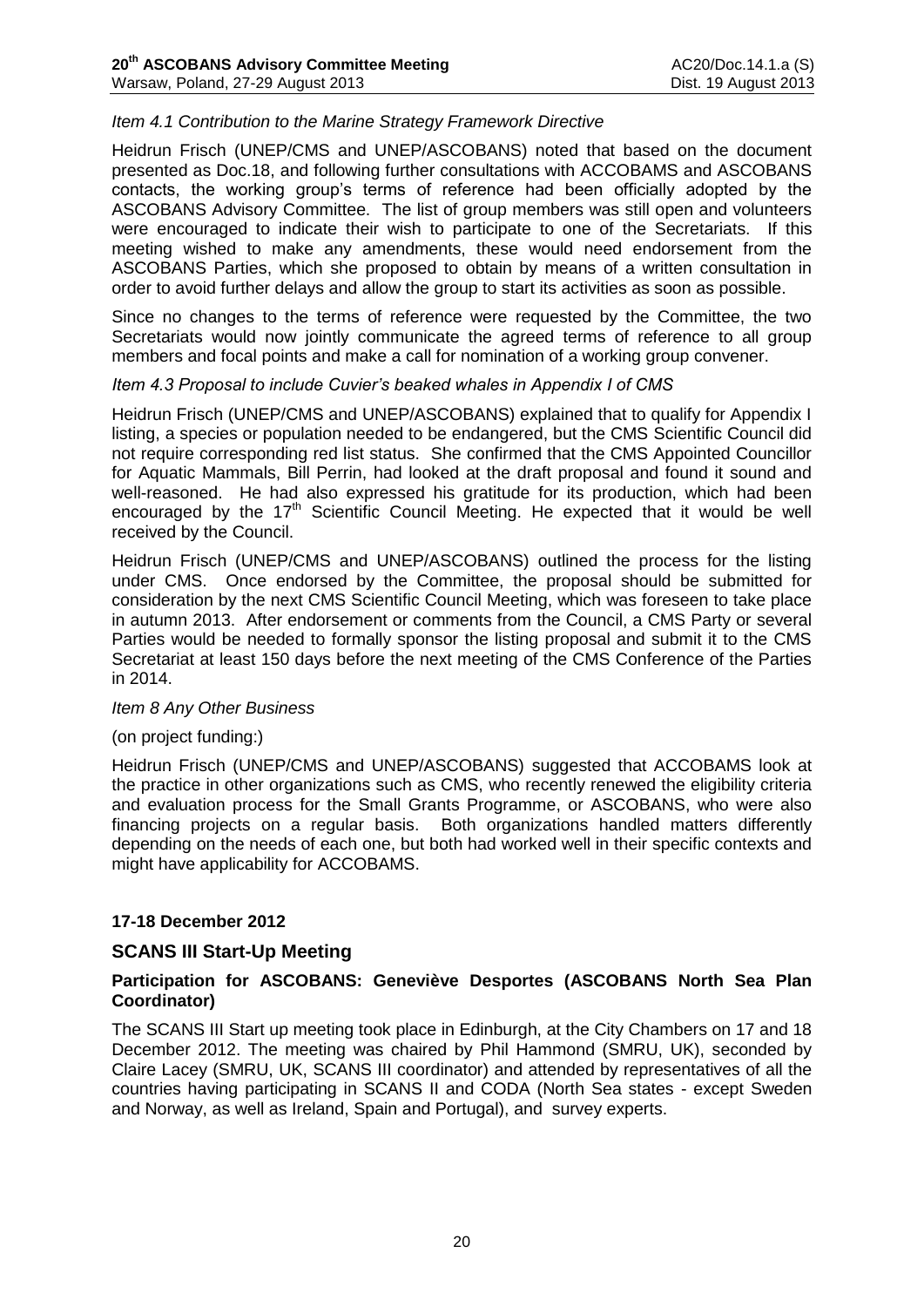The context/background of SCANS III was introduced and discussed:

- 1) In relation to reporting requirements from MSFD and HD, when trans-boundary reporting is possible: to which extent can a SCANS-type project answers the international reporting needs & which requirements should be met to optimize this possibility (e.g. in term of frequency)
- 2) Success and failure of SCANS II and CODA regarding shipboard, aerial and acoustic surveys as well as the general logistics: what did we learn, what can we improve.
- 3) Recent and/or current and/or near future related projects, both visual and acoustic surveys: what can be learned from them.

The group discussed what should be the overall aim of SCANS III and its scope in terms of survey areas, cooperation with other surveys, distribution of survey effort between shelf and offshore waters, weighing the plus and minus of different options.

Additional elements to the project, which could increase its chance of funding, were also discussed, e.g. concurrent fish, bird and oceanographic surveys, possible elements of capacity building, potential for collecting bycatch data, estimation of an index of vulnerability by investigating the overlap between cetacean and gear distribution, biopsy sampling for clarifying population structure, collection of JCP-type data, evaluation of different monitoring methods in answering the monitoring needs under MSFD and HD, establishing a "risk matrix2 relevant to anthropogenic activities, continuing developing a robust framework for setting limits to cetacean bycatch, creating a database of cetacean abundance data collected since SCANS II for facilitating risk assessments.

Possible funding sources were discussed: LIFE Nature programme, military sources, ASCOBANS, national funding, commercial funding (e.g. offshore renewable Joint Industry Program). Finally a general schedule and a list of immediate actions and responsibilities were established.

SCANS III was originally planned for 2015. However, since then plans have changed and the survey is now planned for 2016, with subsequent changes in the application schedule.

Document [AC20/Doc.4.1.a](http://www.ascobans.org/pdf/ac20/AC20_4.1.a_SCANSIII.pdf) relates the present state of the project as it stands now presenting the overall aim of the project, the 4 project objectives, the 16 project actions, the project area, the target species and the expected results, the expected participant organisations and the expected cost.

### **4-8 February 2013**

## **ICES Working Group on Bycatch of Protected Species (ICES WGBYC)**

### **Participation for ASCOBANS: Kelly Macleod (United Kingdom) & Geneviève Desportes (ASCOBANS North Sea Plan Coordinator)**

The Working Group on Bycatch of Protected Species (WGBYC) met in Copenhagen at ICES headquarters between 4 and 9 February 2013. The meeting was chaired by Bram Couperus (Netherlands) and was attended by 18 members from ten nations a representative from the European Commission, as well as the coordinator of the ASCOBANS Conservation Plan for Harbour Porpoises in the North Sea. The ToR for WGBYC 2013 and the final report of the meeting are available here:

[http://www.ices.dk/sites/pub/Publication%20Reports/Expert%20Group%20Report/acom/201](http://www.ices.dk/sites/pub/Publication%20Reports/Expert%20Group%20Report/acom/2013/WGBYC/wgbyc_2013.pdf) [3/WGBYC/wgbyc\\_2013.pdf](http://www.ices.dk/sites/pub/Publication%20Reports/Expert%20Group%20Report/acom/2013/WGBYC/wgbyc_2013.pdf)

Since 2008, one of the main tasks of the WGBYC has been to review the annual reports from EU Member States on their implementation of the EU Regulation 812/2004. However, since 2012, this task is no longer requested of the group by the Commission. Although this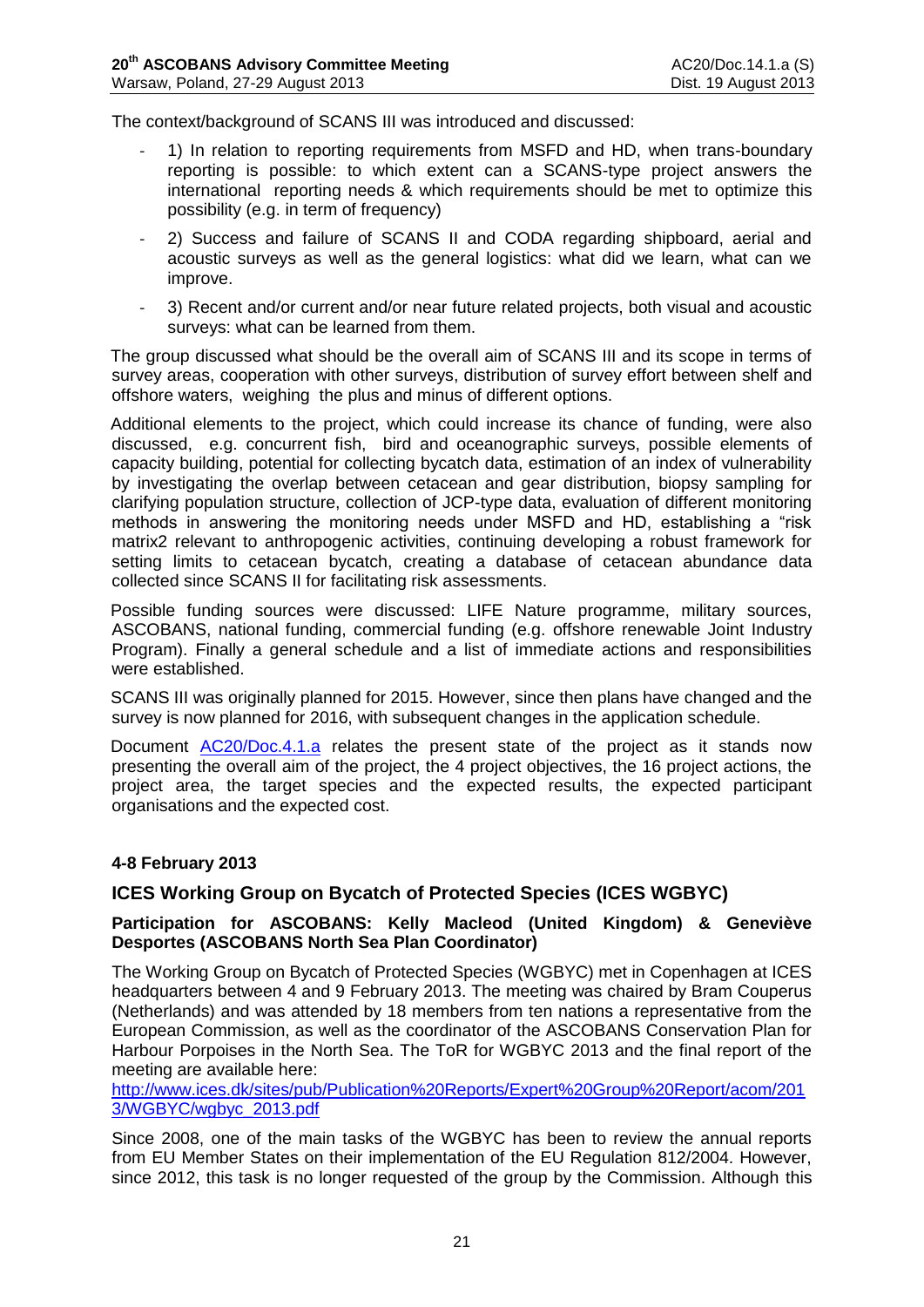task now has less emphasis within WGBYC, the WG continues to review and summarise the reports as a means of assessing ongoing and new monitoring and implementation of mitigation measures for protected species bycatch. Unfortunately, monitoring under this regulation by some MS is inadequate. Also very little monitoring is carried out in segments not required to be monitored under the regulation<sup>1</sup> but known to present significant bycatch risk - e.g. gillnet fisheries in area IV, both for vessels over and below 15m. Consequently estimates of bycatch at the EU level remain patchy. As a result, extrapolated figures need to be interpreted with caution. Similarly, information on the implementation of pingers, such as information on enforcement, compliance and the reliability of pinger in use, is lacking.

WGBYC continue to populate and refine a central database of information on European bycatch monitoring and fishing effort data for those fishing sectors where bycatch monitoring is mandated under Regulations 812/2004, although information other sectors is included when available. However, Regulation 812/2004 will eventually be repealed (see WKRev812 final report for a review - ICES, 2010) and monitoring of protected species bycatch will be incorporated into existing and future data collection frameworks (DCF and DC-MAP). How protected species bycatch monitoring will be incorporated into these frameworks became the focus of the WG in 2013. To facilitate this, a database was created that would allow comparisons to be made between existing levels of DCF monitoring with those under the Reg812/2004 that would allow the group to identify overlaps in monitoring but importantly gaps that would need to be captured in future. This work provided the basis of a response to the European Commission's "Request from EU concerning monitoring bycatch of cetaceans and other protected species" (DGMARE, 14 December 2012 – request is detailed in WGBYC 2013). This work was further elaborated at a workshop held at ICES Headquarters in March 2013. The final report of the workshop is available here: [http://www.ices.dk/sites/pub/Publication%20Reports/Expert%20Group%20Report/acom/201](http://www.ices.dk/sites/pub/Publication%20Reports/Expert%20Group%20Report/acom/2013/WKBYC/wkbyc_2013.pdf) [3/WKBYC/wkbyc\\_2013.pdf](http://www.ices.dk/sites/pub/Publication%20Reports/Expert%20Group%20Report/acom/2013/WKBYC/wkbyc_2013.pdf)

Work continued on assessing population level impacts of bycatch. The Working Group attempted to assess the likely conservation threat to the four most frequently sighted cetacean species (harbour porpoise, common dolphin, white-beaked dolphins and minke whales) with the specific aim of identifying fisheries and areas of highest potential risk rather than providing an assessment of bycatch levels. However, due to a number of issues (see WGBYC 2013) it was impossible to match up animal density with fishing effort density by any common sampling unit of area. Further work on this will be progressed in the 2014 meeting.

Assessment of population level impacts of bycatch relies on comparison with a threshold value that defines a level of unacceptable interaction that will result in adverse impacts on populations. WGBYC currently uses the IWC/ASCOBANS (2010) 1.7% threshold as the limit against which levels of bycatch are assessed. However, a review of alternative means of setting thresholds formed part of the request from the Commission (DGMARE, 14 December 2012) and was considered at the March workshop. The advice from this workshop [\(http://www.ices.dk/sites/pub/Publication%20Reports/Advice/2013/Special%20requests/EU\\_](http://www.ices.dk/sites/pub/Publication%20Reports/Advice/2013/Special%20requests/EU_bycatch%20of%20cetaceans%20and%20other%20protected%20species.pdf) [bycatch%20of%20cetaceans%20and%20other%20protected%20species.pdf\)](http://www.ices.dk/sites/pub/Publication%20Reports/Advice/2013/Special%20requests/EU_bycatch%20of%20cetaceans%20and%20other%20protected%20species.pdf) recommends a Bycatch Risk Approach for identifying areas and fisheries that pose the greatest conservation threat to cetaceans. The severity of the threat needs to be considered against an agreed threshold which has been derived based on conservation objectives. The decisions that need to be made in regard to one such approach for setting threshold limits are discussed in ASCOBANS AC 20 document 3.1.2a [\(http://www.ascobans.org/pdf/ac20/AC20\\_3.1.2.a\\_DecisionsBycatchLimits.pdf\)](http://www.ascobans.org/pdf/ac20/AC20_3.1.2.a_DecisionsBycatchLimits.pdf)

<u>.</u>

 $1$  Monitoring should be carried as part of MS obligations to the Habitats Directive.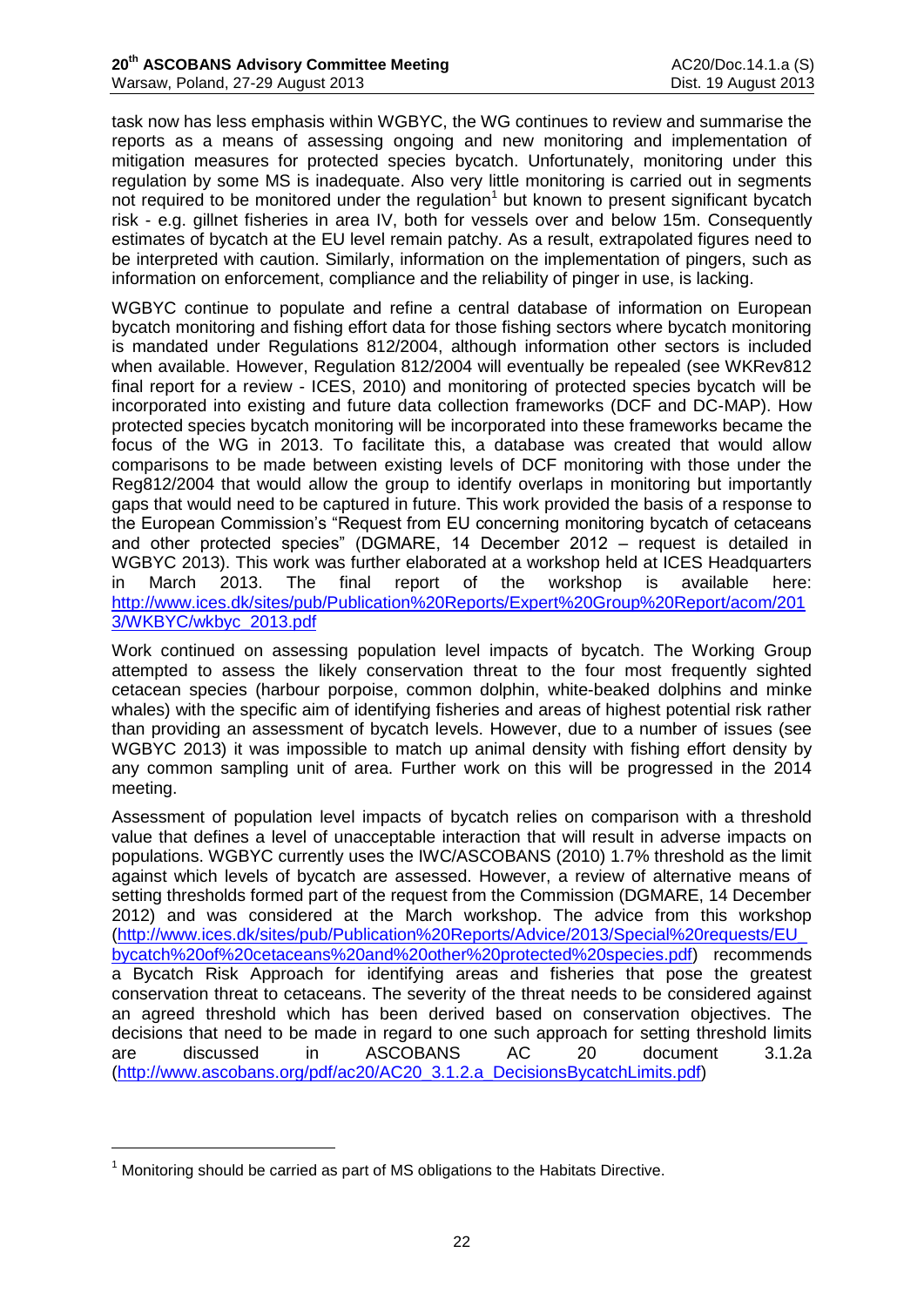### **4-7 February 2013**

## **ICES Working Group on Marine Mammal Ecology (ICES WGMME)**

### **Participation for ASCOBANS: Eunice Pinn (United Kingdom)**

WGMME annually reviews new information on abundance and distribution of marine mammals and in recent years such work has been linked to the development of targets and indicators for the Marine Strategy Framework Directive through specific requests from the European Commission and OSPAR. To date such work has focused on the availability of data for each species and the spatial scale at which assessments may be appropriate. Building on work undertaken in 2012, management units were further reviewed and delineated for cetaceans in 2013. Boundaries were specified so that the management units can be populated with abundance and bycatch estimates. As previously agreed, these boundaries coincide with ICES Area/Division boundaries where possible. It was not possible to provide a similar consideration of seal managmenet units.

Linked with this, further consideration was given to ICG-COBAM's common indicators for marine mammals as described by the ICG-COBAm EXPERT Group for marine mammals and reptiles. The proposals were accepted in principal but it was noted that some changes would be required to make them operational. Inevitably with such work, a number of issues were identified in the current proposals. WGMME took care not to change the most important messages relating to the indicators (name, metrics and targets), although there were some minor editorial changes. The further development of the seal data base was also linked with these indicators.

Following work on work over the last three years on the impacts of renewable energy developments on marine mammals, in 2013, monitoring needs were considered. Current monitoring efforts to determine the distribution and habitat use of marine mammals, in relation to environmental impact assessments, *e.g.* for marine renewable energy developments, typically take place at much smaller spatial scales than are ecologically relevant for marine mammals, and are often undertaken independently without broader coordination. This results in numerous disparate datasets that are difficult to integrate when assessing overall impacts of marine renewable energy developments. Case studies were provided for Germany, The Netherlands, Belgium, and UK. A need for strategic decision making in the early stages was identified. In the initial monitoring design stages, regulators and developers must develop clear, achievable monitoring objectives, and design realistic ways to achieve them, so that robust scientific data with sufficient statistical power can be gathered given available resources. There is also a critical need to improve integration of data collection efforts throughout the lifetime of a project, thereby ensuring that data gathered during pre-consenting *site characterisation* stages can act as the "before" dataset for later studies of *magnitude of impact*. This requires that BACI / BAGI or other suitable approaches be adequately considered and evaluated with respect to statistical power at, or near, the outset of site characterisation data gathering. Too often, monitoring programs in adjacent marine renewable energy developments occur independently without broader coordination. Regulators and seabed owners need to acknowledge the need for data pooling, require it as an integral part for marine renewable consenting and develop internationally standardised comparable data formats for easy access and analysis. The Joint Cetacean Protocol (JCP) may serve as such an example.

The official report of the meeting has been made available as **AC20/Doc.4.1.b.**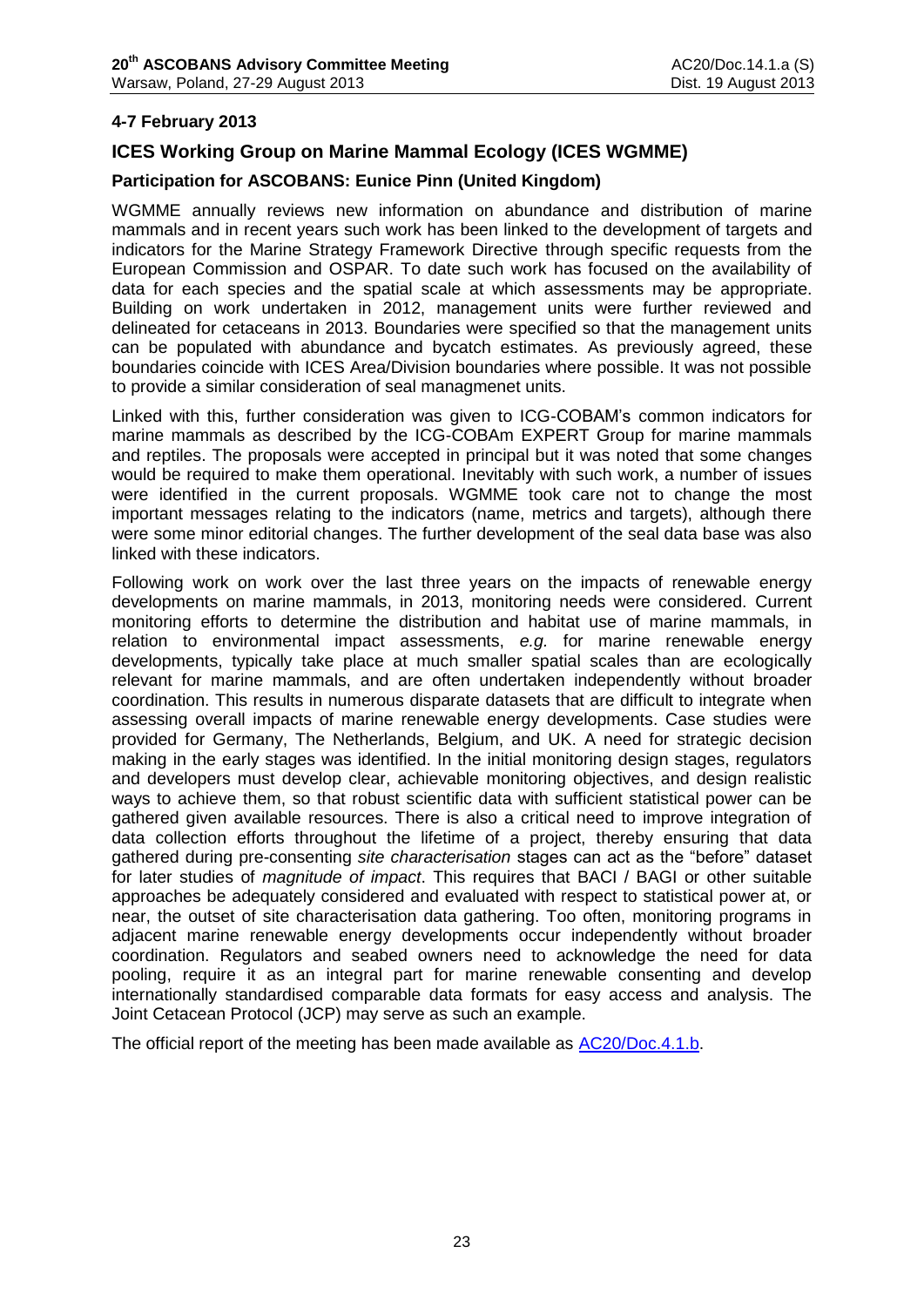## **6-10 April 2013**

## **27th Annual Conference of the European Cetacean Society, incl. Workshops**

### **Participation for CMS & ASCOBANS: Heidrun Frisch (Secretariat)**

On 6 April, the CMS/ASCOBANS representative attended the joint WDC/ASCOBANS Workshop "Towards a Conservation Strategy for White-beaked Dolphins *Lagenorhynchus albirostris* in the Northeast Atlantic" and gave a short presentation on the information regarding white-beaked dolphins that ASCOBANS Parties had so far been made aware of, and how CMS and ASCOBANS might fit into any hopes for more focused conservation efforts. A full report of the workshop has been published as [AC20/Doc.4.1.c,](http://www.ascobans.org/pdf/ac20/AC20_4.1.c_ECSWorkshop_White-beakedDolphin.pdf) and several follow-up actions were agreed. Among other things, the expert group will consider whether they want to propose a geographic extension of the current CMS Appendix II listing of the species to cover their entire range.

Heidrun also paid a quick visit to the Students Workshop "So you want to be a marine mammalogist?", at which she had been asked to give some information on how she got into this job and what skills and experience were needed from her viewpoint for a career in international policy work. She also used this opportunity to advertise the internship programme.

The joint ACCOBAMS/ASCOBANS Workshop on Cetacean Population Structure also took place on this day. The ACCOBAMS Secretariat took the lead in organizing and supporting this workshop. A summary report has been made available as [AC20/Doc.4.1.1.](http://www.ascobans.org/pdf/ac20/AC20_4.1.1_JointStructureWorkshop_2013.pdf)

Peter Evans had taken the lead in organizing the joint ASCOBANS/ACCOBAMS Workshop on "The Challenge of Spatially Managing Cetaceans – A Highly Mobile Animal Group", which took place on 7 April. Heidrun had stepped in on short notice as speaker for the first talk, giving an overview of the most relevant regional conservation instruments related to marine protected areas in Europe. The summary report of the workshop is available as [AC20/Doc.4.2.1.](http://www.ascobans.org/pdf/ac20/AC20_4.2.1_SpatialManagementWorkshop_2013.pdf) The workshop explored various aspects of spatial management relevant for cetaceans, including MPAs in national waters and ABNJs, management of threats through spatial measures, such as movements of shipping lanes, and challenges particular to dealing with wide-ranging species.

The Annual Conference of the European Cetacean Society took place from 8-10 April 2013. The theme for this year was "Interdisciplinary Approaches in the Study of Marine Mammals". Presentations covered research on a wide range of subjects, divided into sessions on human interactions (e.g. ship strikes, sonar, pile driving and other marine construction, seismic surveys, bycatch and pinger use, whaling), abundance and distribution, genetics, ecology, acoustics, behaviour and conservation (with project examples from Zanzibar, the Mediterranean (monk seal) and Mexico (vaquita).

The coffee breaks, lunches and dinners were used for networking with the scientists as well as a variety of meetings, such as a planning session for the SAMBAH Stakeholder Workshop held on 15 April, and meetings with project partners and partner organizations such as Whale and Dolphin Conservation (WDC).

### **15 Aril 2013**

## **SAMBAH Stakeholder Workshop: How can the fishing, shipping and offshore construction industries and politics help to protect the Baltic Sea harbour porpoise?**

**Participation for ASCOBANS: Heidrun Frisch (Secretariat)**

The report of this workshop has been made available to the Advisory Committee as [AC20/Doc.14.4.](http://www.ascobans.org/pdf/ac20/AC20_14.4_SAMBAH_StakeholderWS.pdf)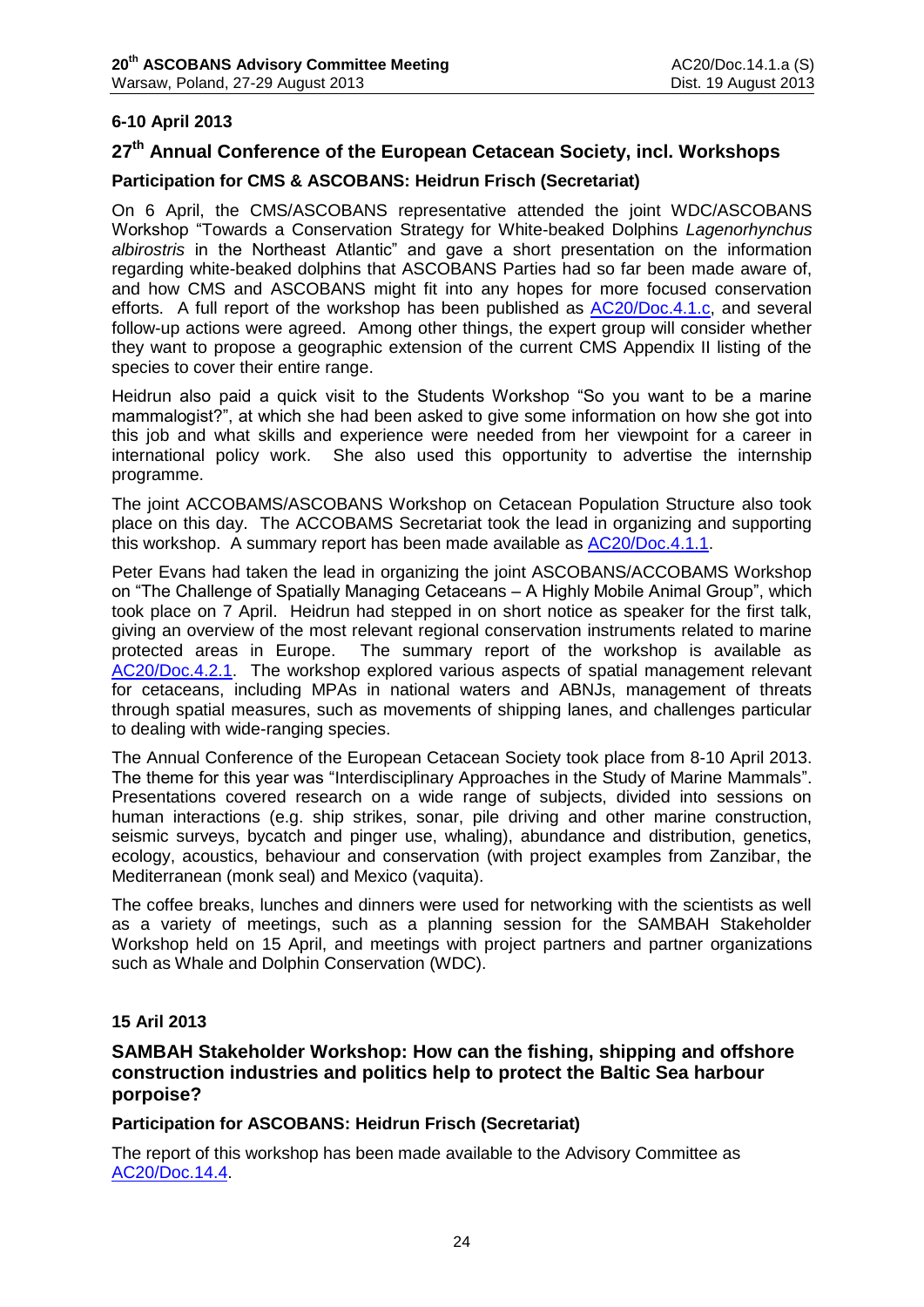### **14-17 May 2013**

## **15th Meeting of the Nature Protection and Biodiversity Group (HELCOM HABITAT 15/2013)**

#### **Participation for ASCOBANS: Penina Blankett (Finland)**

#### *Reports from Countries*

**Germany**: There are several projects running in order to implement the biodiversity part of MSFD and BSAP. Germany is also likely to have a draft management plan for harbour porpoise ready by the end of the year and is working in order to finalise Management plans for MPAs in the EEZ. For more information on ongoing activities and projects view: [www.habitatmare.de](http://www.habitatmare.de/) .

**Poland**: The drafts of national management programmes for grey seal and the harbour porpoise were prepared in February 2013 by WWF Poland. The plans have not yet been approved by the government and they are currently in the process of consultation. Poland has actively taken part in HELCOM Red List and BALTFIMPA projects.

#### *Ghost nets*

Poland also presented a ghost net retrieval project by WWF and BalticSea 2020 (Presentation 4). The project removed more than 27 tonnes of ghost nets, prepared interactive maps of hooks showing obstacles where it is likely to lose fishing gear. The magnitude of the problem with lost gear was emphasised as for example every year 1500 set nets are lost in the Polish economic zone.

#### *Baltic harbour porpoise day*

The Meeting welcomed the information by the Secretariat that the Secretariat is preparing a compilation of information on harbour porpoise to be placed on the HELCOM website to celebrate the Harbour porpoise Day promoted by ASCOBANS on 19 May 2013. The Meeting appreciated that this activity allows informing about the activities of HELCOM on harbor porpoises.

#### *Work Programme of HELCOM HABITAT 2013-2015*

The Meeting agreed on the Work Programme of HELCOM HABITAT 2013-2015. Concering harbor porpoise the aim is to safeguard long term viability of Baltic seal species and harbour porpoises by continuing co-operation with ASCOBANS and updating of the coordinated reporting system and database on Baltic harbour porpoise sightings, by-catches and strandings. The progress on these actions will be considered in HELCOM HABITAT meetings each year and by annual reporting on the implementation of Recommendation 17/2 to HELCOM HABITAT.

### **3-15 June 2013**

## **65th Meeting of the Scientific Committee of the International Whaling Commission (IWC SC)**

### **Participation for ASCOBANS: Mark Simmonds (HSI)**

The full SC report for this year can be found here: [http://iwc.int/cache/downloads/1lwj9m9sehus40kswskggk8cw/2013%20IWC%20SC%20repo](http://iwc.int/cache/downloads/1lwj9m9sehus40kswskggk8cw/2013%20IWC%20SC%20report.pdf) [rt.pdf](http://iwc.int/cache/downloads/1lwj9m9sehus40kswskggk8cw/2013%20IWC%20SC%20report.pdf)

#### Asian Cetaceans Review

The primary topic for the SCS in 2013 was the **'**Review of the current status of selected populations of small cetaceans in East Asian Waters [China (including Taiwan), Korea, Japan and Russia (white whales only)]'.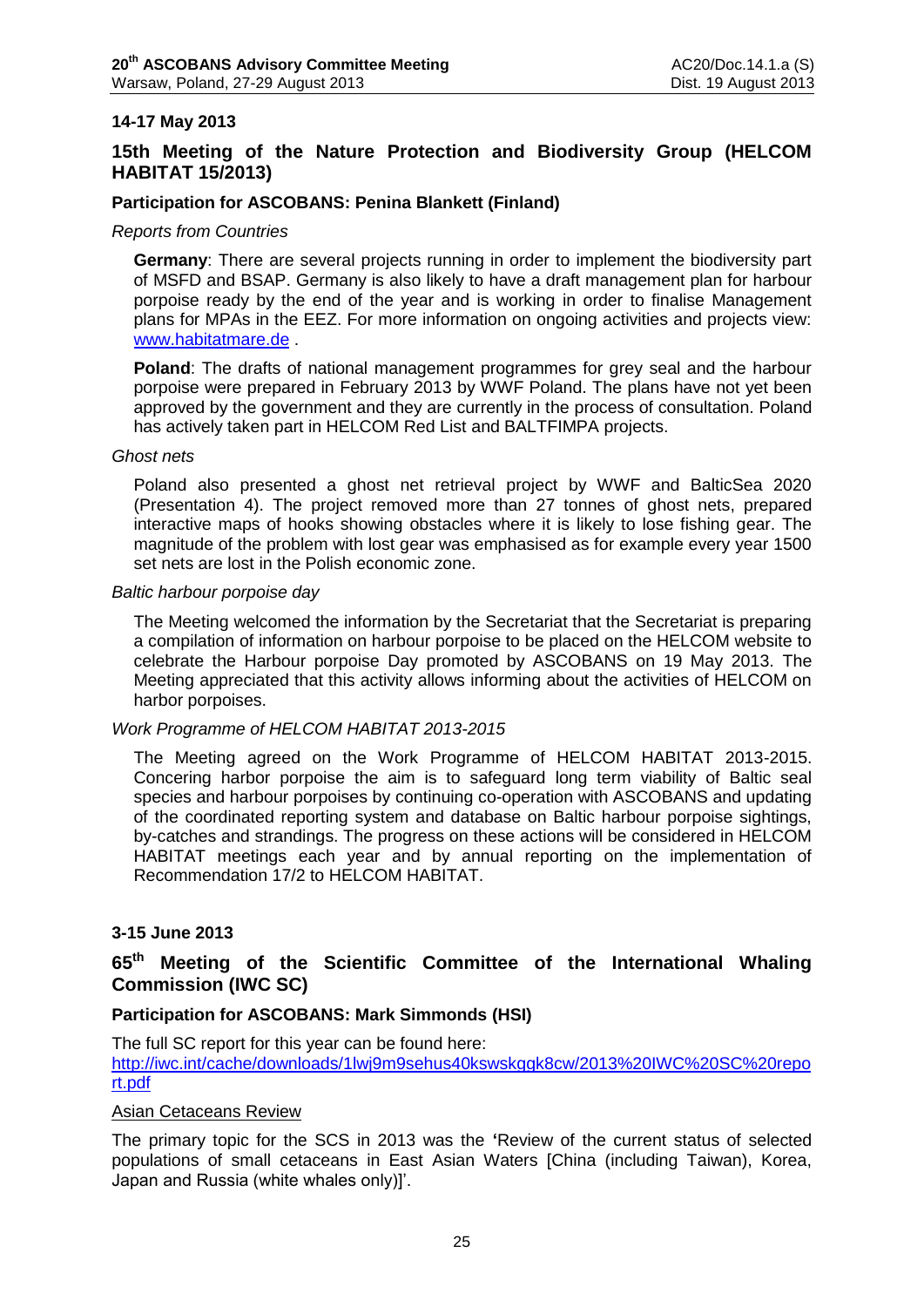### Small Cetaceans Voluntary Fund

The IWC has a Small Cetaceans Voluntary Fund to which projects can apply for support. Of the nine projects awarded in 2011, four were completed in 2012, two projects will be completed in 2013 and a further three will end at the beginning of 2014. Five new projects were approved in 2013.The Secretariat is now preparing a dedicated section for the IWC website about these projects.

A review of the projects grant aided to date by the fund will form the main focus for the review of the subcommittee next year.

#### Harbour Porpoise

In 2013, the SC received paper SC/65a/SM21 which reported on a ship board doubleplatform line-transect survey to assess harbour porpoise abundance in the 'GAP area' between the North Sea and the Baltic Proper. The abundance of harbour porpoises within the survey area was estimated at 40,475 animals (95% CI: 25,614–65,041, CV=0.235). Large areas of the northern part of the study region were not surveyed due to poor weather. The Committee welcomed this work and formally accepted the abundance estimate.

#### Marine Debris

The full report of the IWC Marine Debris workshop which was held in May in Woodshole can be found in SC/65a/Rep06. The workshop participants recognized the potential significant impacts that marine debris has on both cetacean habitat and cetaceans through both macrodebris (such as fishing gear, plastic bags and sheeting) entanglement and ingestion and through microplastics and their associated chemical burden through ingestion or inhalation. The workshop encouraged debris sampling when conducting observational cetacean research at sea (i.e. water sampling and visual observations during cetacean sightings surveys) and recommended that industry partners be involved in marine debris prevention, research and response to ensure success in reducing marine debris impacts on cetaceans. Finally, the workshop agreed that ingestion and inhalation of marine debris may sometimes be lethal, that sub-lethal impacts may also occur with long term negative consequences, and that intake of debris is a problem, both as an individual welfare concern and potentially for some populations and species. Therefore more research was encouraged.

The workshop recommended that the IWC Scientific Committee should evaluate the risks of ingestion and inhalation based upon (1) the spatial distribution of microplastics and macro debris and (2) the feeding strategies and location of feeding areas of cetaceans, and that the Scientific Committee prioritize studies of those cetacean that are likely at greatest risk of ingesting or inhaling macro- and micro-debris and associated pollutants (Fossi *et al*., 2012). The workshop thus recommended that the initial focus of research be on three species of filter-feeding whales: the North Atlantic right whale, the fin whale in the Mediterranean Sea, and the gray whale in the eastern North Pacific. The workshop noted that none of its recommendations required the lethal collection of cetaceans.

The workshop then identified the following priority mitigation measures:

#### *(i) Entanglement:*

Since both active and derelict gear are responsible for cetacean entanglements, focus should be on the prevention of entanglement from both of these sources on cetaceans. The workshop recommended a consideration of how different managerial regimes affect (i.e., facilitate or hinder) the feasibility of implementing actions, regulatory or otherwise, intended to reduce the risk of entanglement to cetaceans, maximize the return of lost viable gear to fishers, and avoid the introduction of derelict fishing gear into aquatic environments. These actions include: (1) targeting reduction of fishing effort; (2) modifying of fishing gear; (3) developing a response system to respond to and retrieve lost gear; and (4) implementing time-area closures and marine spatial planning.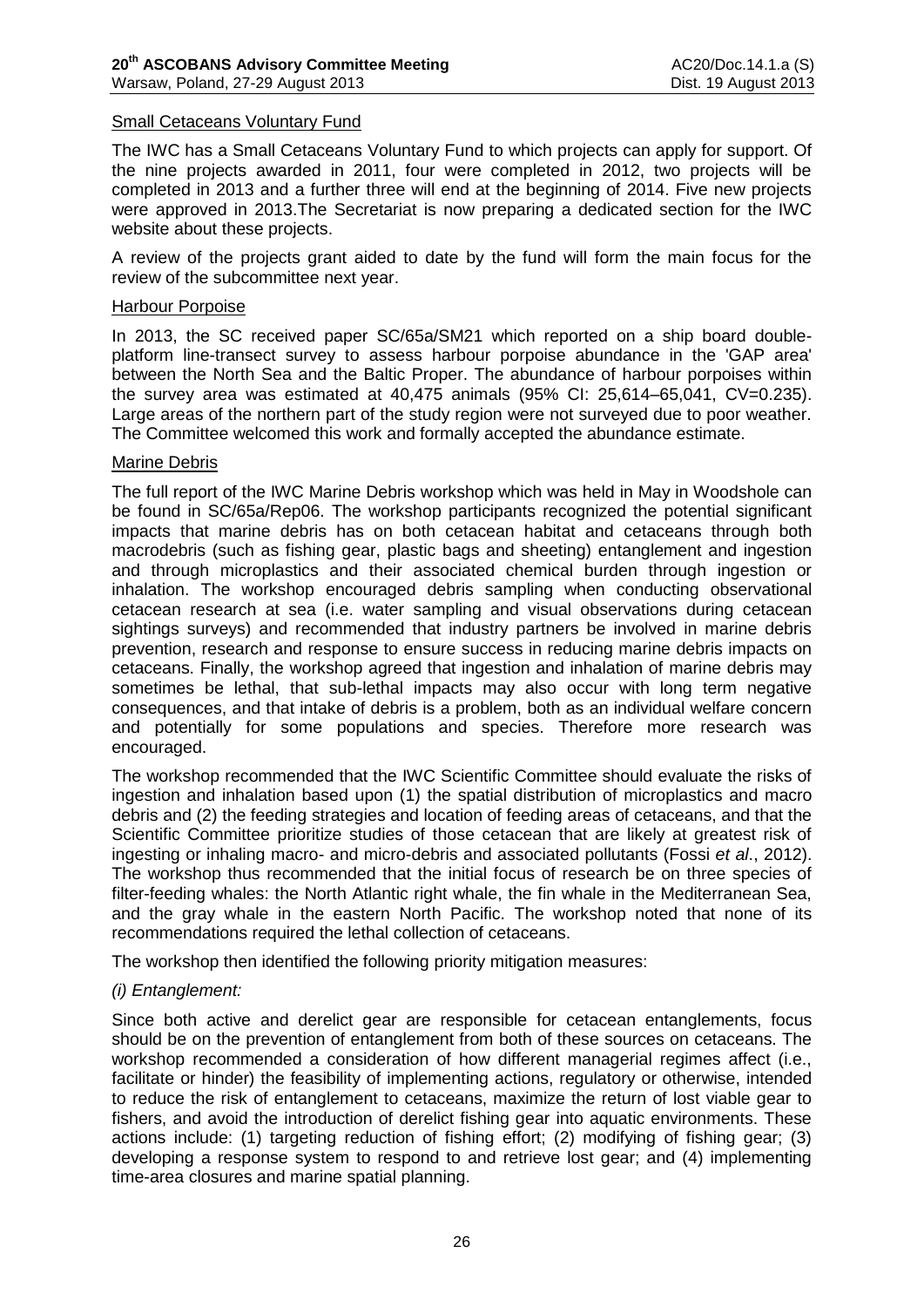### *(ii) Ingested debris:*

As known impacts are largely dependent on species group, the workshop strongly recommended research that allows prioritization of relevant cetacean populations, as data does not exist at this time to allow this. The group encouraged modelling approaches that examined the relationship between marine debris "hot spots" and information on distributions, feeding strategies and mortality rate data already collected by the IWC and other organisations. The workshop also recommended the determination of hazard function of specific debris with subsequent connection with the modelling data.

In discussion of this report, the SWG also recognized the potential importance of increased understanding of microplastic uptake by prey as increasing numbers of papers have reported detecting microplastic particles in fish, crustaceans and krill. The SWG noted that additional research studies, including modeling efforts, are needed to determine how microplastic particles are transported through marine food webs and their potential impacts to whales and their prey. In terms of estimating death rates due to entanglement, obtaining information from each fisher on use rate vs. loss rate would be valuable to help determine if active gear poses a greater risk than lost fishing gear to whales.

After review of the workshop report and other scientific papers, the SC endorsed all the recommendations of the workshop (see SC65a/Rep06 for full details), including its recommended pathology protocol and agreed that:

- Legacy and contemporary marine debris have the potential to be persistent, bioaccumulative and lethal to cetacean populations and represent a global management challenge; and
- Entanglement in and intake of active and derelict fishing gear and other marine debris have lethal and sub-lethal effects on cetaceans.

#### Other Environmental Matters

The SC received updates on studies on the effects of the Deepwater Horizon oil spill in the Gulf of Mexico; the CERD (Cetacean Emerging and Resurging Disease) work programme; and agreed a refocused programme of work on pollution studies. 'Pollution 2010' will focus on assessing the toxicity of microplastics (see Annex K, Item 11.2) and polycyclic aromatic hydrocarbons and dispersants in cetaceans

*To note: The IWC has changed its meeting cycle such that the Commission now meets every second year whilst the SC continues to meet annually.*

### **27 June 2013**

#### **Danish Dialogforum**

### **Participation for ASCOBANS: Geneviève Desportes (ASCOBANS North Sea Plan Coordinator)**

The 7<sup>th</sup> meeting of the Danish Natura 2000 Dialogforum meeting took place in Copenhagen, at the Danish Agrifish Agency, Danish Ministry of Food, Agriculture and Fisheries on 27 June 2012. The meeting was chaired by Jakob Munkhøj Nielsen (Center for Fisheries) and was attended by representatives from the AgriFish Agency, the Danish Nature Agency (Ministry of Environment), DTU Aqua, DCE/Institut for Bioscience, Greenpeace, WWF, Oceana, ASCOBANS, the Society for the Protection of Marine Mammals, the two Danish associations for recreational fishermen and the Danish Fishermen's Association.

The Dialogforum provides a platform for a professional dialog about fisheries and the protection of the Natura 2000 marine areas between the Ministries of Food, Agriculture and Fisheries and Environment, the scientific institutions and the environmental NGOs and the fisheries organisations, both professional and recreational, with the aim of involving these